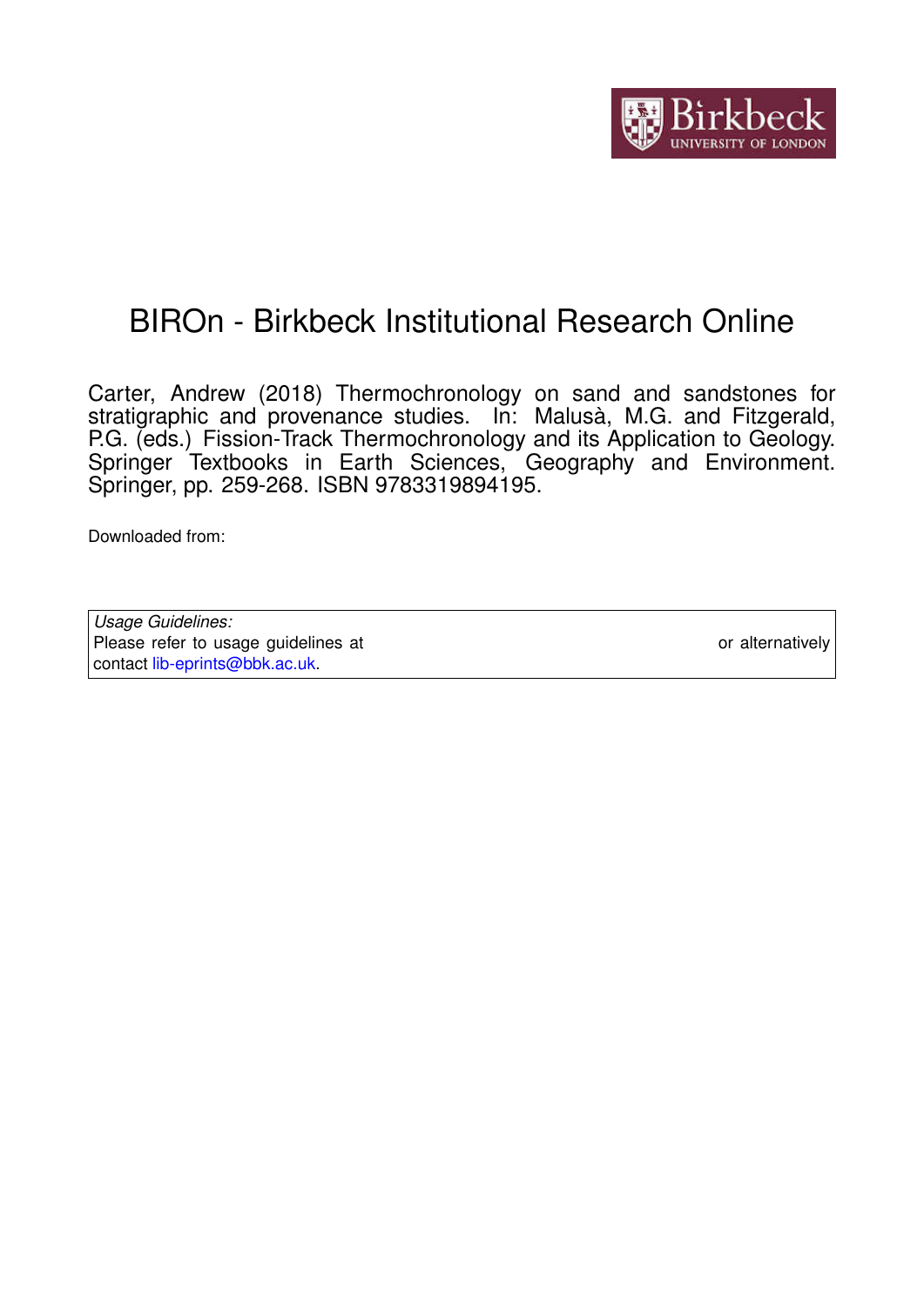# **Chapter 14. Thermochronology on sand and sandstones for stratigraphic and provenance studies**

#### **Andrew Carter**

Department of Earth and Planetary Sciences, Birkbeck, University of London, Malet Street, London WC1E 7HX, U.K.

a.carter@ucl.ac.uk

Clastic detritus preserved within a sedimentary basin represents a natural reservoir of geological information that can be used to constrain sediment deposition age and develop a picture of the sediment routing system and source terrain(s) in terms of location, age, composition and tectonic and climate stability. This chapter charts the development and applications of fission track analysis to solve stratigraphic and provenance problems. Many of the interpretative tools and strategies developed for fission track data are also applicable to detrital (U-Th)/He and other geochronological data. Provenance interpretations based on double and tripledating strategies may be further improved by combining with mineral trace element data.

#### **14.1. Historical Background**

The goals of early provenance studies were much the same as today. In addition to constraining sediment depositional age, studies employed a set of samples through a stratigraphic sequence in a basin to reconstruct changes in the sediment routing systems, make stratigraphic correlations, define inputs from different source areas, and reconstruct the uplift and erosion histories of the source rocks. The first fission track papers appeared in the late 1970's whereas (U-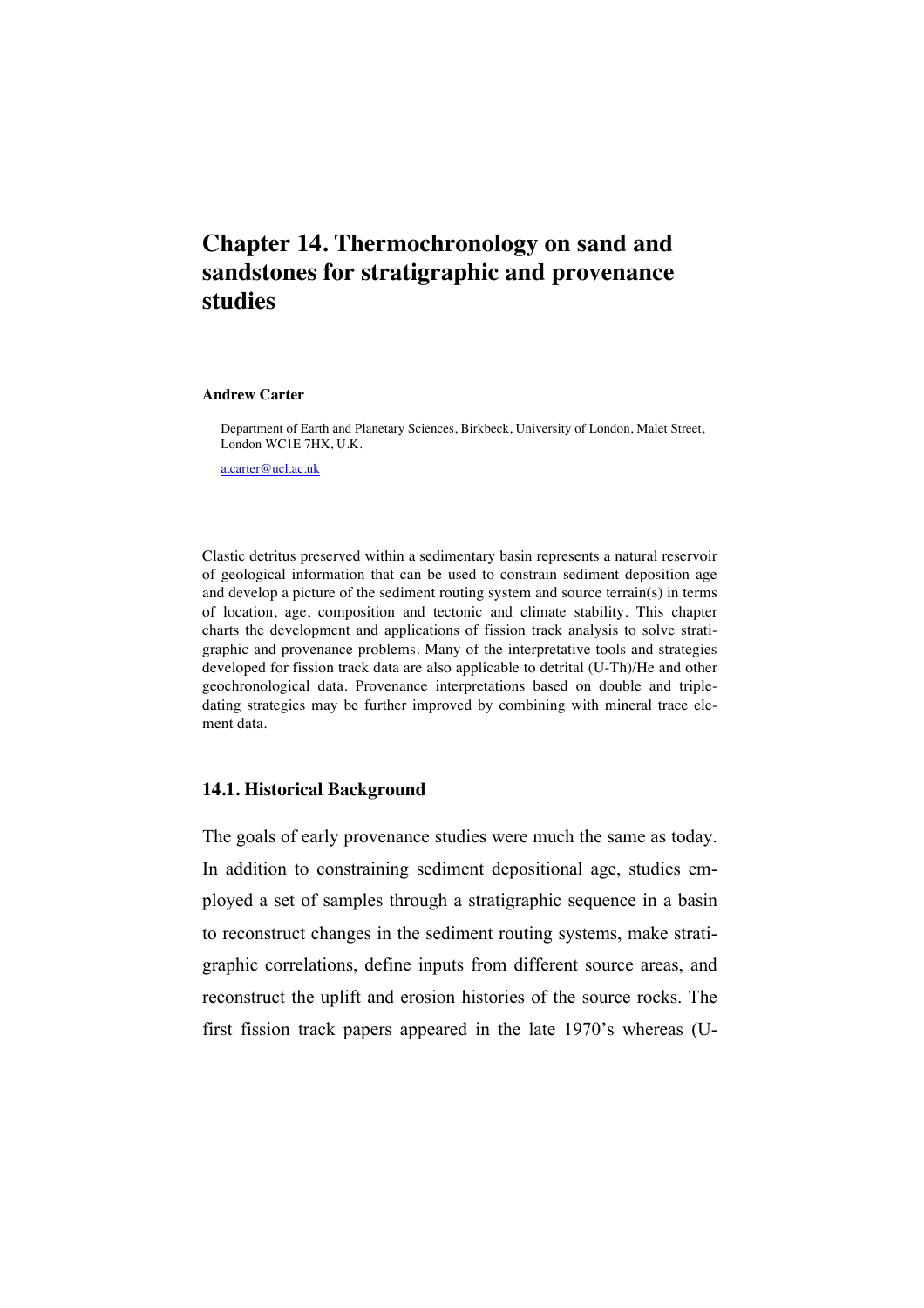Th)/He provenance studies did not arrive until after 2000 (e.g. Rahl 2003), and for this reason most of the interpretative developments stem from fission track thermochronometry.

The first fission track dating papers appeared in 1964 (Fleischer et al. 1964; Fleischer et al. 1965) but the standard fission track methodology, as practiced today, only came into being following technical advances and a more harmonised approach made through the late 1970s into the early 1980s. The international fission track workshop, convened in Pisa, Italy in September 1980 and attended by over forty scientists, marked a turning point in method development and calibration as it confronted a number of persisting issues that needed to be resolved to enable the technique to become more widely accepted within the geochronological community. These included refinement of etching techniques to optimise track revelation and registration (Green and Durrani 1978), understanding the natural causes of track annealing (Burchart et al. 1979), neutron irradiation dosimetry and the value of the spontaneous-fission decay constant of

 $^{238}$ U (Hurford and Green 1981). The first inter laboratory comparison exercise was also conducted at this time to assess inter laboratory accuracy and precision (Naeser et al. 1981). As a consequence, most of the fission track papers published between 1970 and 1985 were concerned with methodological issues rather than application to geological problems. The few fission-track provenance studies published throughout the early to mid 1970's were concerned with providing a maximum age for the timing of deposition of unfossilif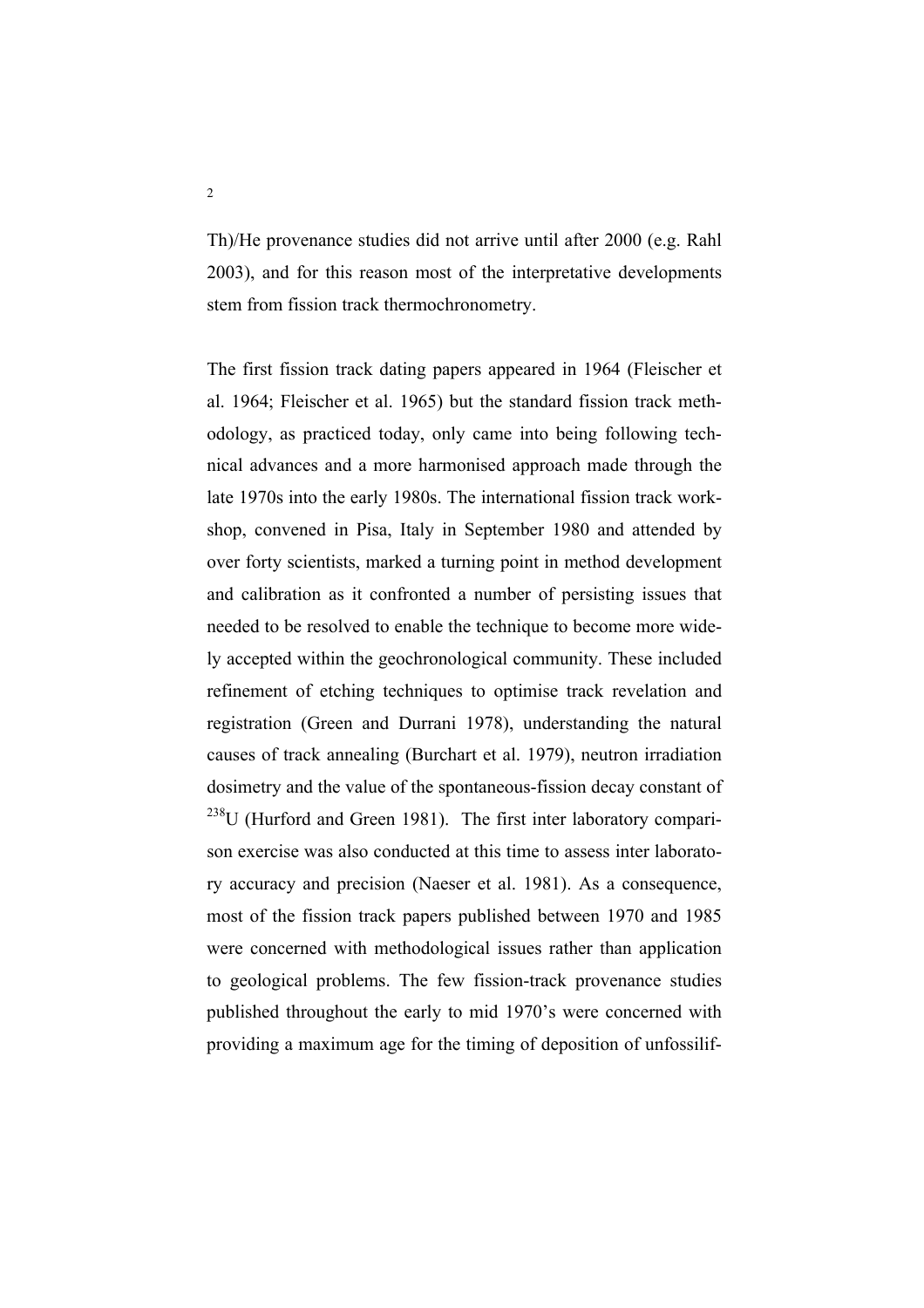erous sandstones (Gleadow and Lovering 1974; McGoldrick, and Gleadow 1977) and stratigraphic ages of volcanic ashes (Naeser et al. 1974; Izett et al. 1974; Gleadow 1980; Johnson et al. 1982).

Many of the early volcanic ash studies were based on fission tracks in glass (e.g. Boellstorff and Steineck 1975) but when glass and zircon fission track ages were compared from the same sample it was realized that tracks were less stable in glass (Seward 1979) and thus like apatite it was not deemed suitable for provenance studies because in most cases source information would have been lost to thermal resetting. Thus when Hurford and Carter (1991) reviewed the few provenance-related papers published prior to 1990, zircon was the most widely used mineral due to its greater thermal stability. To a large extent this has not changed and apatite remained less widely used than zircon until the advent of double and triple dating approaches that combined analyses of fission track, U-Pb and (U-Th)/He on the same grains. Prior to this development few studies had attempted to use detrital apatites to constrain provenance. Notable exceptions were ocean drilling cores from locations where sedimentation rates were low and depths of burial shallow (Duddy et al. 1984; Corrigan and Crowley 1990; 1992; George and Hegarty 1995; Clift et al. 1996; 1997; 1998).

Working with zircon, the early provenance studies soon recognised the potential for data bias due to a range of factors that included small grains and counting areas, complex uranium zonation, or un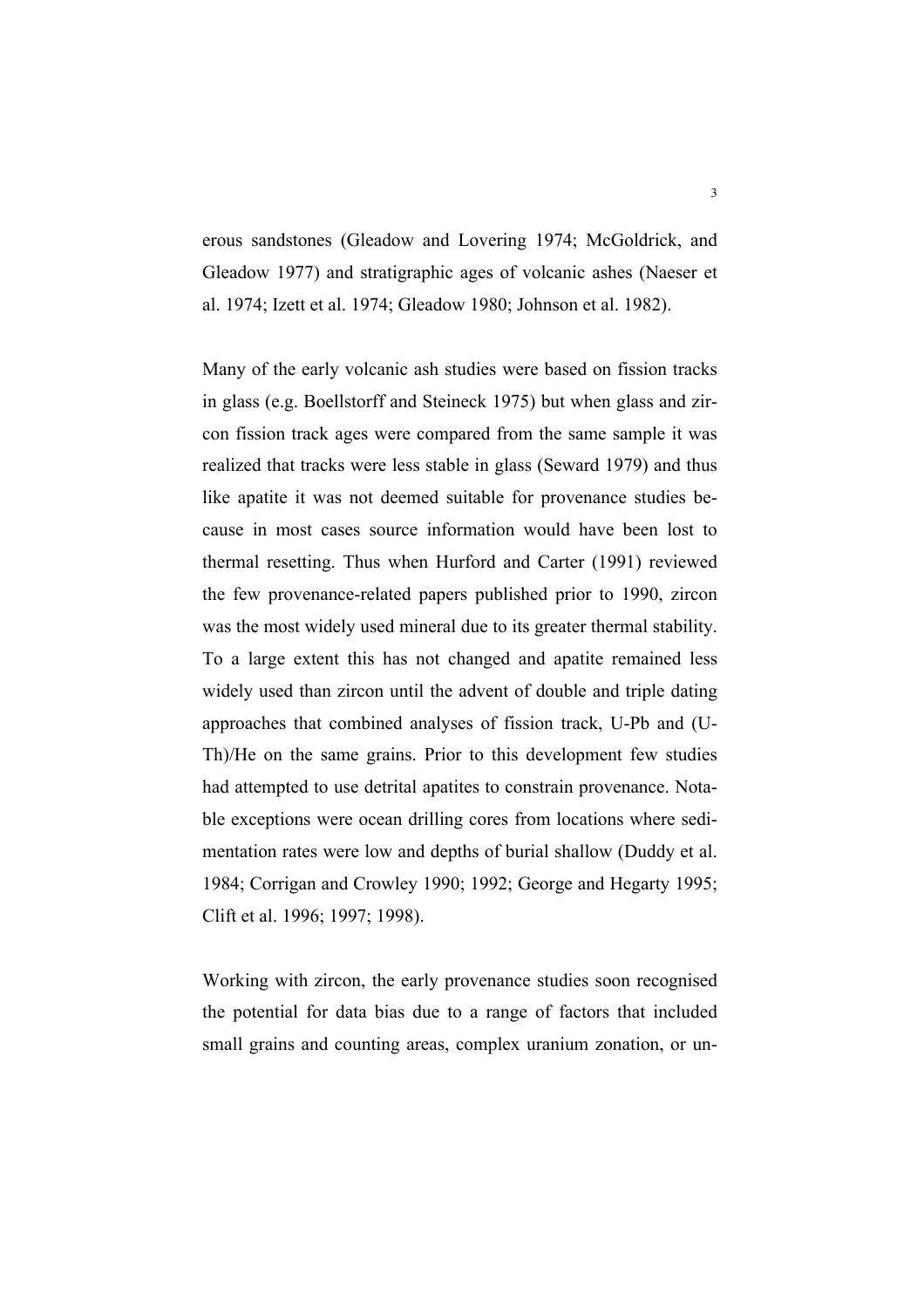countable grains due to extremely high track densities, defects or inclusions. The need to sample the range of ages present in any given detrital sample is further complicated by variable etch rates between grains hence the need to make multiple grain mounts and apply different durations of etching (Naeser 1987; Garver 2003). Bias remains an issue as discussed more recently by Malusá et al. (2013) and in chapter 10.

Early provenance papers used simple histogram plots to identify mixed ages but it became apparent that the interpretation of detrital, mixed age datasets required more robust treatment in the form of statistical tools to display the observed fission track ages and to identify and extract the constituent component ages. The next section reviews the development of these statistical tools and interpretative strategies.

#### **14.2. Development of interpretative strategies**

Use of fission track thermochronometry to determine the provenance and stratigraphic age of sand and sandstones is contingent upon the detection of multiple age components and to be able to statistically estimate the most likely ages, and define the proportions and number of age components. For this reason unlike the population method that assumes an aliquot of apatite has the same uranium distribution and concentration as the aliquot used to count spontaneous tracks,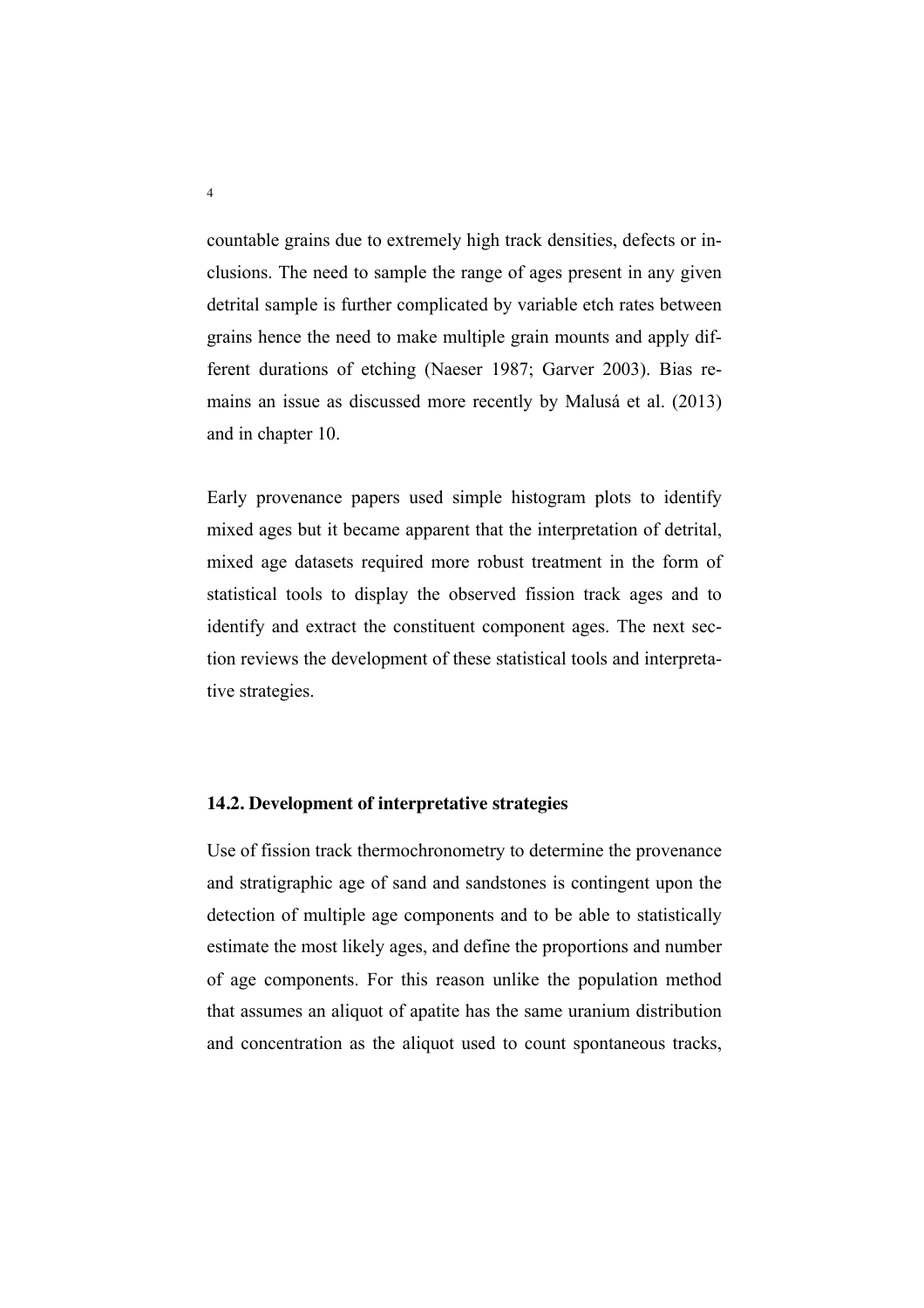the external detector method (EDM) is ideally suited to provenance studies because a fission track age is based on track counts from individual grains. The EDM is not prone to experimental bias from variations in uranium as is the case for the population method hence the variation within an EDM dataset is more likely to be natural rather than experimental.

During the early fission track studies it was not uncommon to count a relatively low  $(6 - 12)$  number of grains per sample. However, it was recognized that this failed to provide sufficient sampling to capture any natural variation and determine whether the grain ages belonged to a homogenous population, consistent with a Poisson distribution. A  $\chi^2$  test was used (Galbraith 1981) as a standard test for homogeneity, i.e. test if the individual data are consistent with a common ratio of spontaneous and induced counts. In many provenance studies a common outcome is evidence of over-dispersion with respect to Poisson variation in the spontaneous and induced track counts, which is consistent with a heterogeneous mix of grain ages. However, the  $\chi^2$  test can only indicate evidence for or against the null hypothesis. A low  $(< 0.05)$  ρ-value indicates heterogeneity within the dataset but it does not quantify the level of variation or show the nature of the distribution of the data. Realisation of the limitations of the  $\chi^2$  test led to the development of methods for graphical display of the grain data and probability models for quanti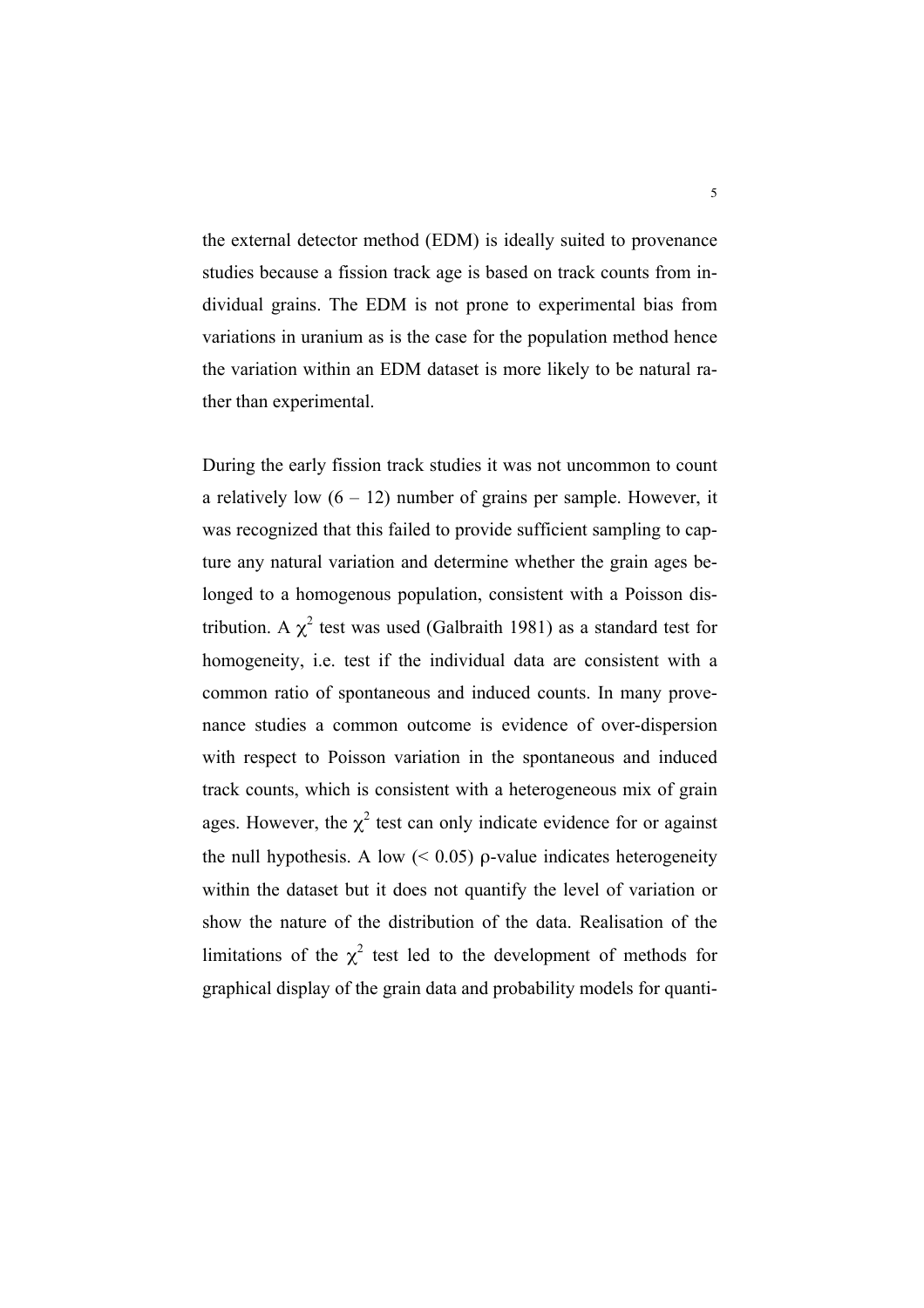fying the extent of variation and identification of component populations. These are described below.

Early provenance studies plotted single grain ages as histograms, but as this approach ignores the associated estimation errors it was realized that such plots cannot represent true age variation. To try and overcome this Hurford et al. (1984) and Kowallis et al. (1986) applied a Gaussian density function to each estimate to generate a continuous frequency curve or total probability density function. Whilst this appeared to account for grain ages with differing precisions by representing each estimate as a narrow density function the summary plot is an average density function that mixes both good and poor information (see Galbraith 1998). Hurford et al. (1984) even experimented with adjusting a smoothing factor to obtain greater resolution between overlapping peaks, a procedure that was further developed by Brandon (1996). However, Galbraith (1998) pointed out that since the probability density plots are not a kernel density estimate in the true sense such treatments are not valid, a point recently emphasized in the treatment of all types of detrital geochronological data by Vermeesch (2012).

To avoid problems associated with probability density plots Rex Galbraith devised the radial plot (Galbraith 1988; 1990) where the measurement error of each counted grain has a standard deviation on the Y scale. Radial plots are now widely used, including within the luminescence community who have devised a hybrid type of display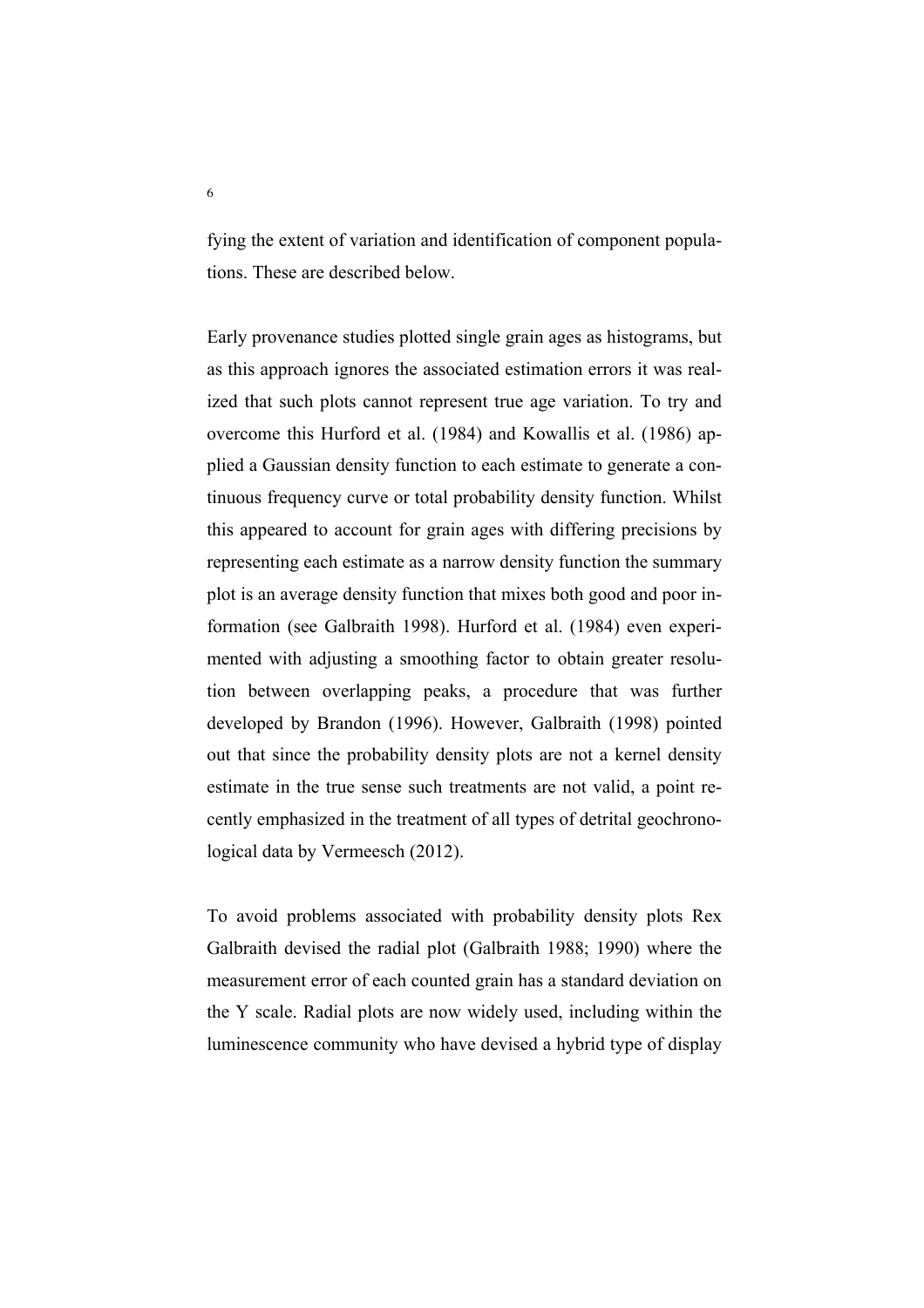known as the Abanico plot (Fig. 14.1) that combines both kernel density estimate and radial plot to display the distribution of ages of differing precision along with a picture of the age frequency distribution (Dietze et al. 2016). A number of software packages that uses these and other methods are freely available to users including radial/density plotter (Vermeesch 2009) and the Abanico R package (Dietze et al. 2016). Density plotter uses the statistical models for mixed fission track ages and minimum age (Galbraith and Green 1990; Galbraith and Laslett 1993), expanded upon in Galbraith (2005). These methods also underpin Binomfit, a windows program by Mark Brandon (1992) for the estimation of ages and uncertainties for concordant and mixed grain age distributions. The plotting program, PopShare (Dunkl 2002) employs a different mixture-modeling algorithm called the SIMPLEX method (Cserepes 1989) although it is unclear which function PopShare minimises. These methods all assume Gaussian distributions, which led to Sambridge and Compston (1994) devising a mixture modeling method that included non-Gaussian statistics to reduce the influence of outliers. Later, Jasra et al. (2006) developed Bayesian mixture models and used Markov chain Monte Carlo (MCMC) methods to fit the models, which is available as a standalone program written by Kerry Gallagher (BayesMix) or as an R package. Together these tools enable provenance studies to identify and extract components ages from populations of mixed ages.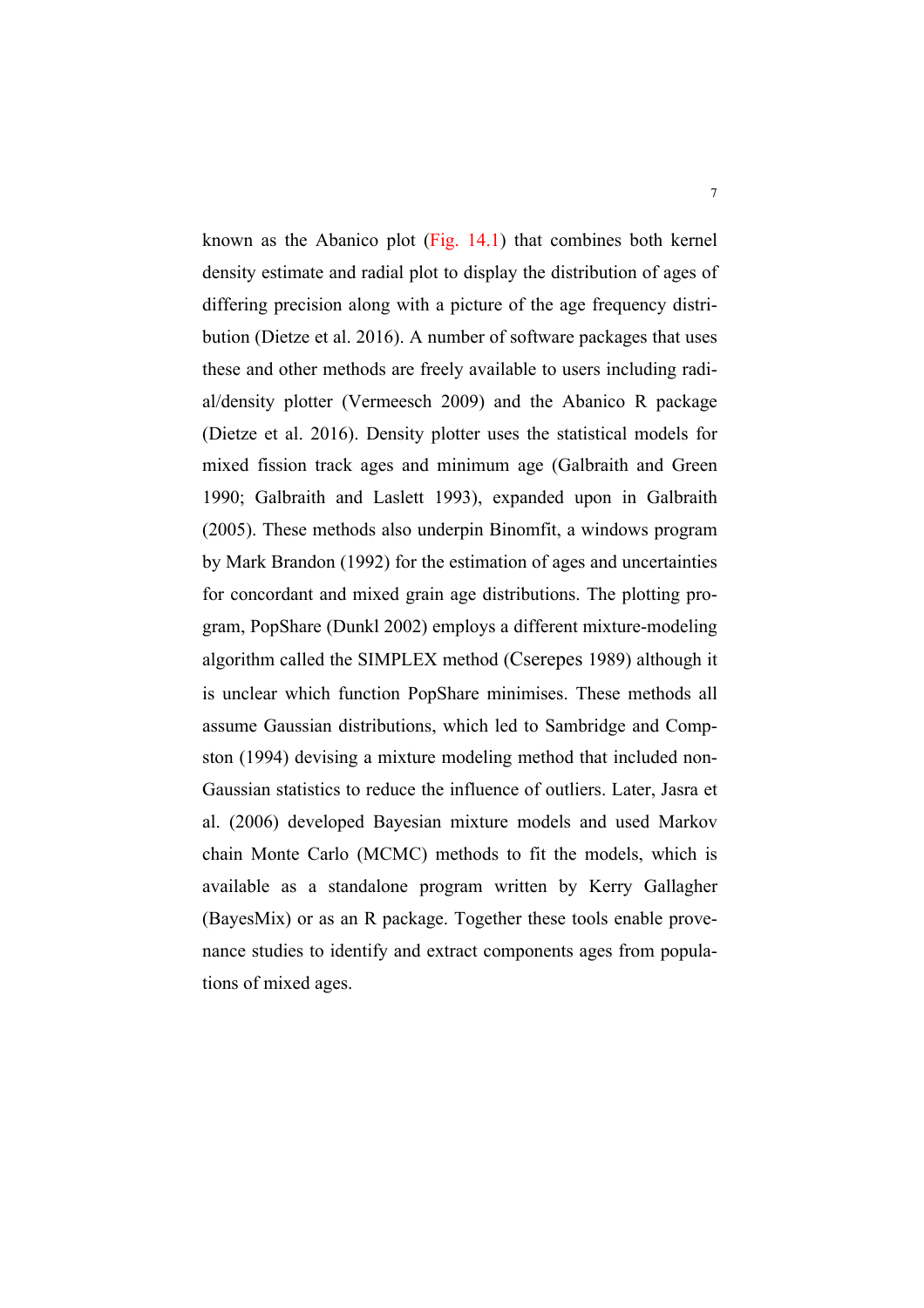# **14.3. Methodologies to enhance the interpretation of FT provenance data**

From the earliest days of fission track stratigraphic and provenance studies it was recognized that interpretations of detrital datasets were strengthened by the inclusion of other types of geological data including zircon crystal morphology (Pupin 1980) and colour linked to α-radiation damage (Fielding 1970; Garver and Kamp 2002). Throughout the late 1980s and 1990s a succession of provenance papers were published exploring applications of detrital zircon fission track data tackling problems such as stratigraphic ages of biostratigraphically barren clastic sediments (Carter et al. 1995); dating weathered tuffs (Winkler et al. 1990) and identifying sources of basin sediments (and indirectly paleo sediment routing systems, Cerveny 1986; Garver and Brandon 1994; Carter et al. 1995) but interpretations often suffered from a lack of resolution to pinpoint sediment sources.

#### *14.3.1 Zircon double and triple dating*

A major stumbling block for studies of basin sediments sourced from large areas such as the foreland basins of the Andes or Himalaya is that regional exhumation from metamorphic temperatures often gave a non-unique zircon fission track age. This hindered identification of specific source locations within a mountain belt, and hence it was impossible to distinguish between volcanic and exhu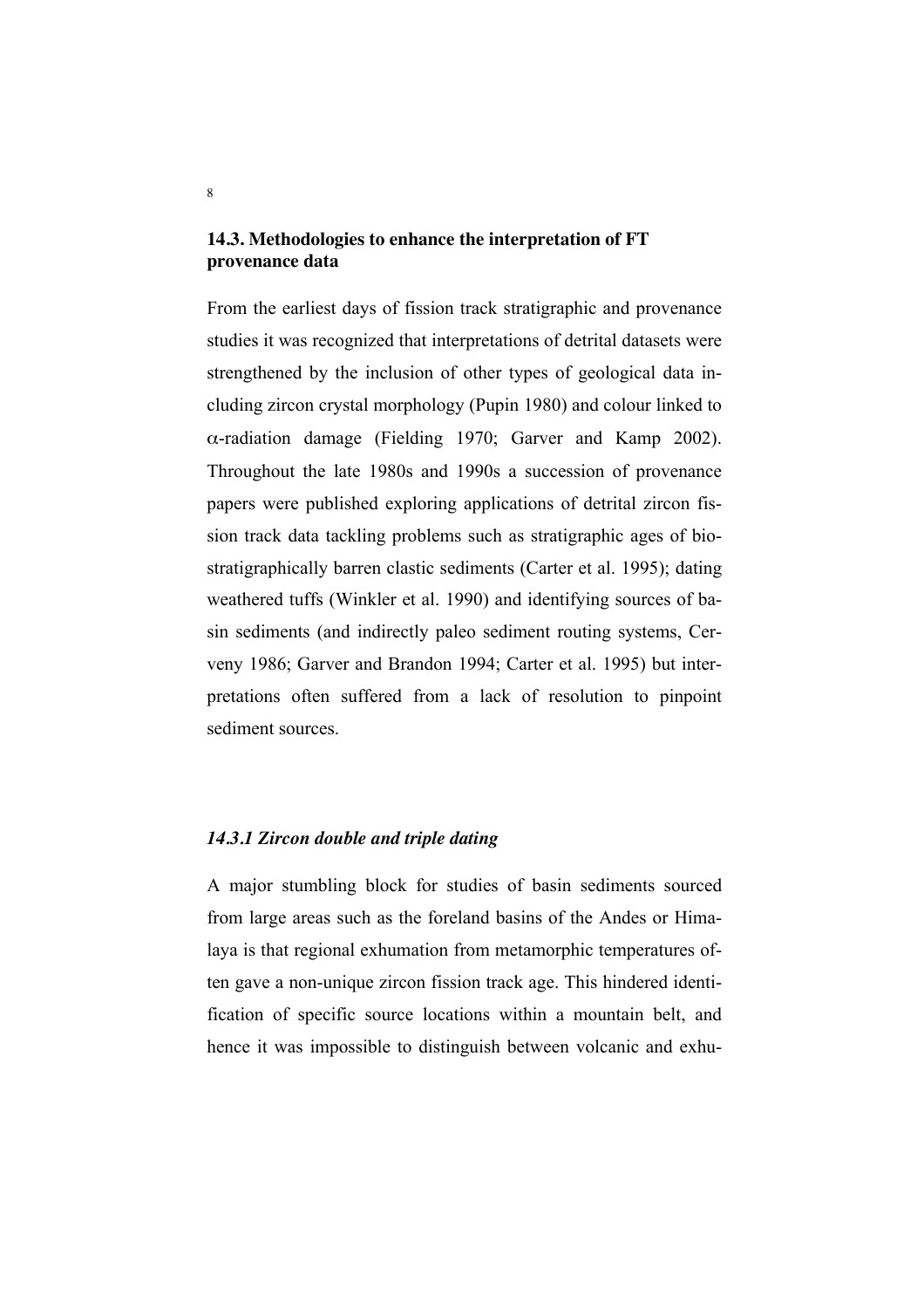mational cooling ages. To overcome this Carter and Moss (1999) performed the first zircon double dating on Mesozoic fluvial sediments deposited in the Khorat Basin of eastern Thailand. Double dating is now an integral part of detrital studies in orogenic belts including the Himalayas (Carter et al. 2010; Najman et al. 2010), Pyrenees (Whitchurch et al., 2010), Andes (Thomson and Hervé 2002), Alaska, (Perry et al. 2009) as well as the Chinese Loess Plateau (Stevens et al. 2013). Rahl et al. 2003 adapted the approach by combining (U-Th)/He and U-Pb dating on zircons in a study of the Lower Jurassic Navajo Sandstone in Utah to constrain sediment routing, reycling and identify links to sources within the Appalachian orogeny. Campbell et al. (2005) applied the same approach to study the sources and level of recycling of sediment within the bedloads of the Ganges and Indus Rivers. Triple dating of single grains of zircon by combining fission track, (U-Th)/He and U-Pb was first reported by Reiners et al. (2004). See chapter 5 for further details.

One key issue when dealing with double datasets that include fission track data is that individual fission track ages are relatively imprecise compared to single grain U-Pb ages. Due to the large single grain uncertainties, the fission track age of a sample is based on a population (typically 20 to 30) of counts that should fall within a normal Poisson distribution. Within a Poisson distribution individual counts (grains) scatter around the true age and the amount of scatter can look significant when plotted against the comparatively precise U-Pb grain ages giving the impression that double data are bad. This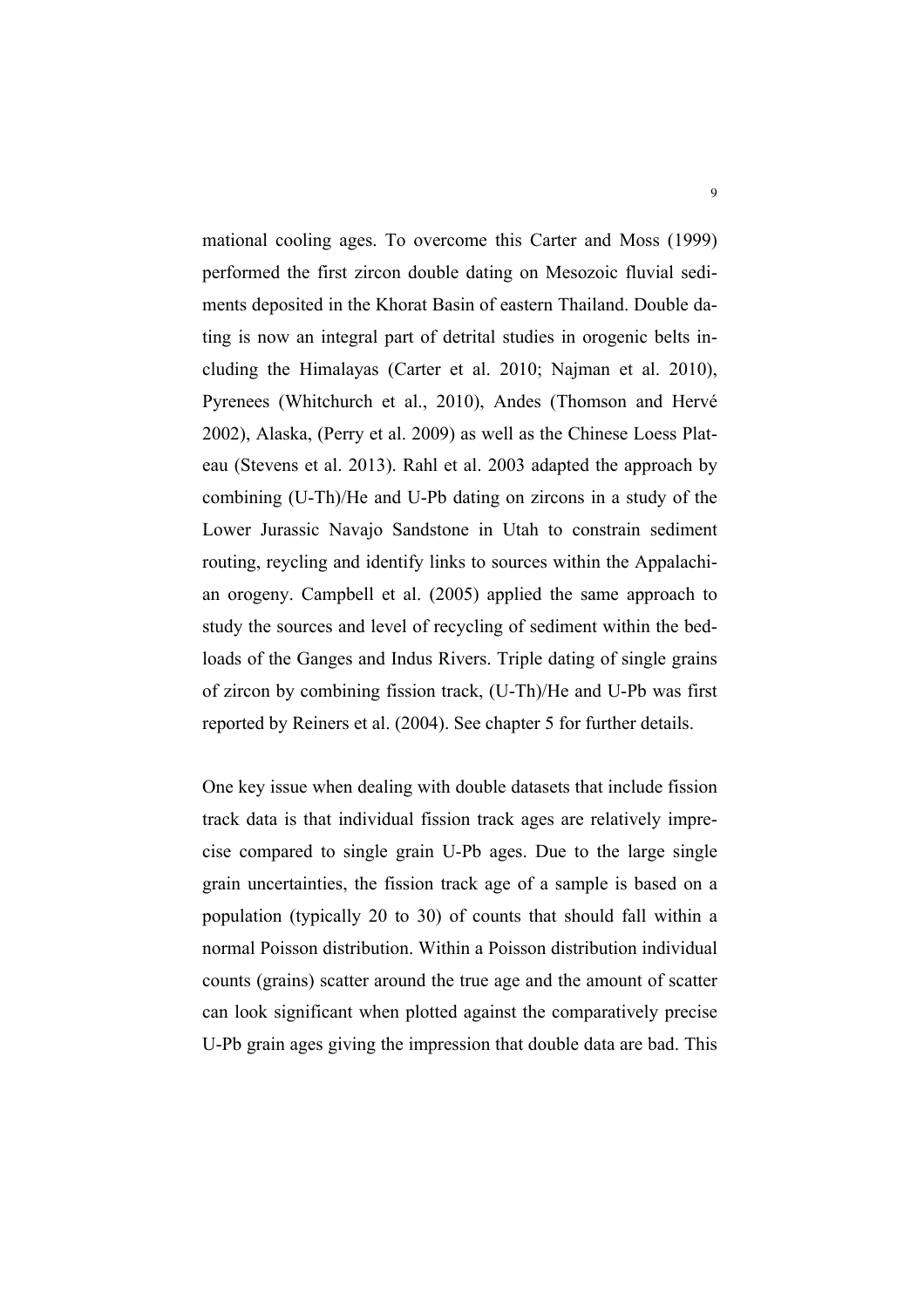is illustrated in Fig. 14.2 that compares zircon double dating results for the Tardree Rhyolite zircon (Ganerød et al. 2011), which is sometimes used as an internal fission track age standard. The fission track data have a central age that matches (within error) the true age and the population of counts all fall within a Poisson distribution, i.e. the data are not overdispersed. However, not all of the individual ages lie within error of the 1:1 line hence double dating interpretations should avoid low numbers of fission track grain ages and not make interpretations based on a single grain fission track age.

#### *14.3.2. Apatite double and triple dating*

Apatite can also be dated by the uranium-lead method (Thomson et al. 2012) and has been developed as a thermochronometer that can distinguish cooling paths over the interval between **~**375 and 570 **°**C (Cochrane et al. 2014). Combination with fission track (double dating) provides a powerful tool for discerning provenance and a useful introduction to laser ablation ICPMS analyses for both fission track and U-Pb analysis can be found in Chew et al. (2011; 2012). For greater resolution of thermal history some studies have resorted to obtaining triple dates (FT, U-Pb and (U-Th)/He) from the same apatite grain. Carrapa et al. (2009) was the first to report triple dating in a study directed at understanding Andean mountain building in the Paleozoic and Cenozoic. In a study on detrital grains extracted form sedimentary rocks obtained from drillcore in the Victoria Land Basin of Antarctica, Zattin et al. (2012) applied triple dating on apa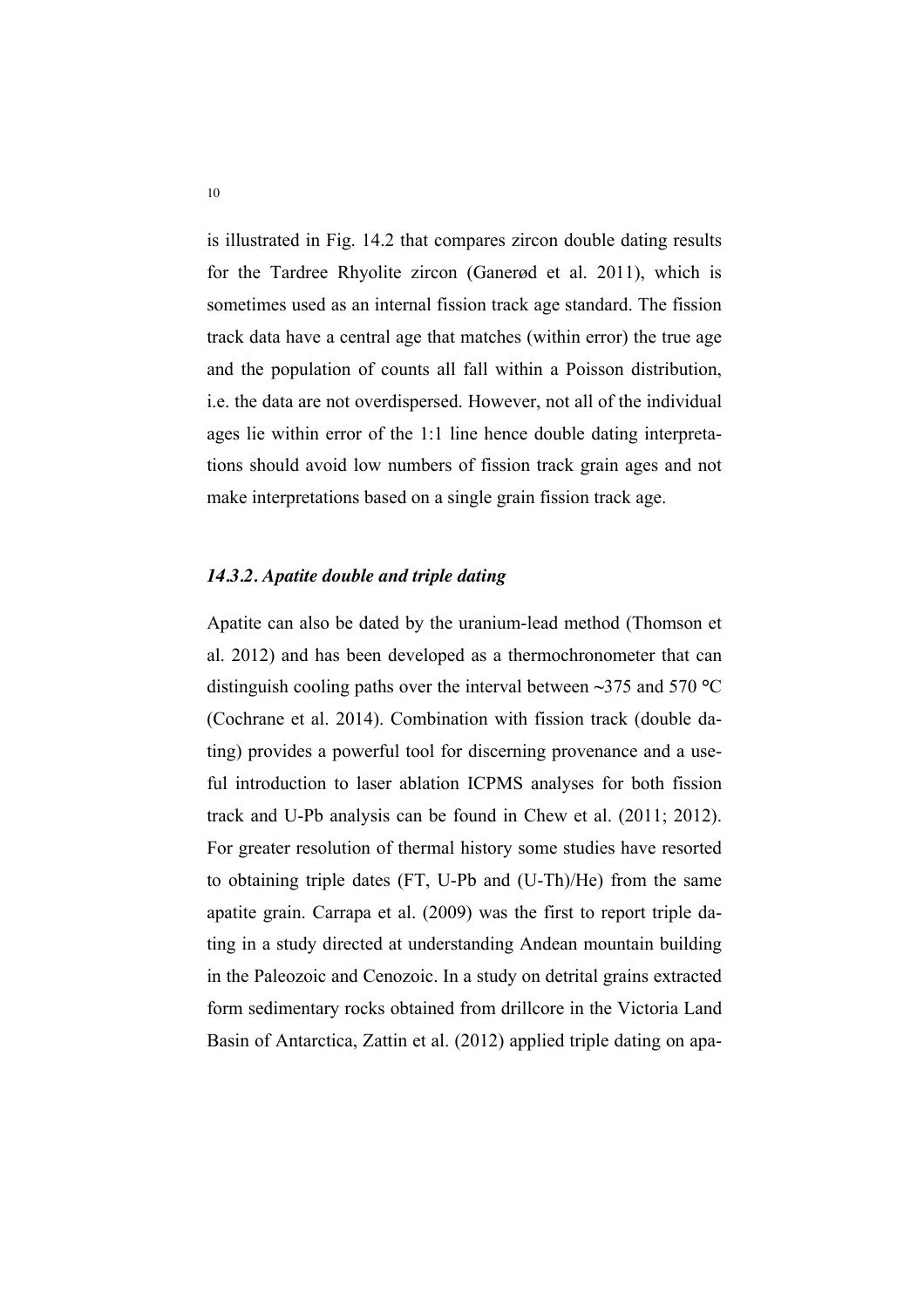tite (fission track, U-Pb and (U-Th)/He) to constrain a period of Oligocene exhumation in the Transantarctic Mountains and place constraints on basin evolution and provenance. U-Pb dating was performed on selected grains within the fission track mount and these were then removed for helium analyses.

# **14.4. Development of novel methods for detrital zircon provenance**

Where next? The content of Ti in zircon is a function of crystallization conditions (Watson et al. 2006). Average, zircons from mafic igneous rocks have higher Ti concentrations than those from felsic rocks and therefore some have considered this as a potential tool for discrimination between sources of detrital zircon. However it has been found that mafic rocks can have values similar to felsic rocks and vice versa (Fu et al. 2008) and therefore the method cannot be used to blindly link a detrital zircon to a felsic or basic source. Further, the Ti-in-zircon thermometer is based on a calibration that assumes rutile as the Ti-buffering phase, which cannot be assumed in detrital systems. It can however, be used to discriminate sources when the source area is well described and in this regard it may prove a useful provenance tool as a complement to zircon fission track data along with (U-Th)/He and U-Pb ages.

Hafnium isotopes are increasingly measured on samples/grains with U-Pb ages, the goal being to determine if the zircon provenance was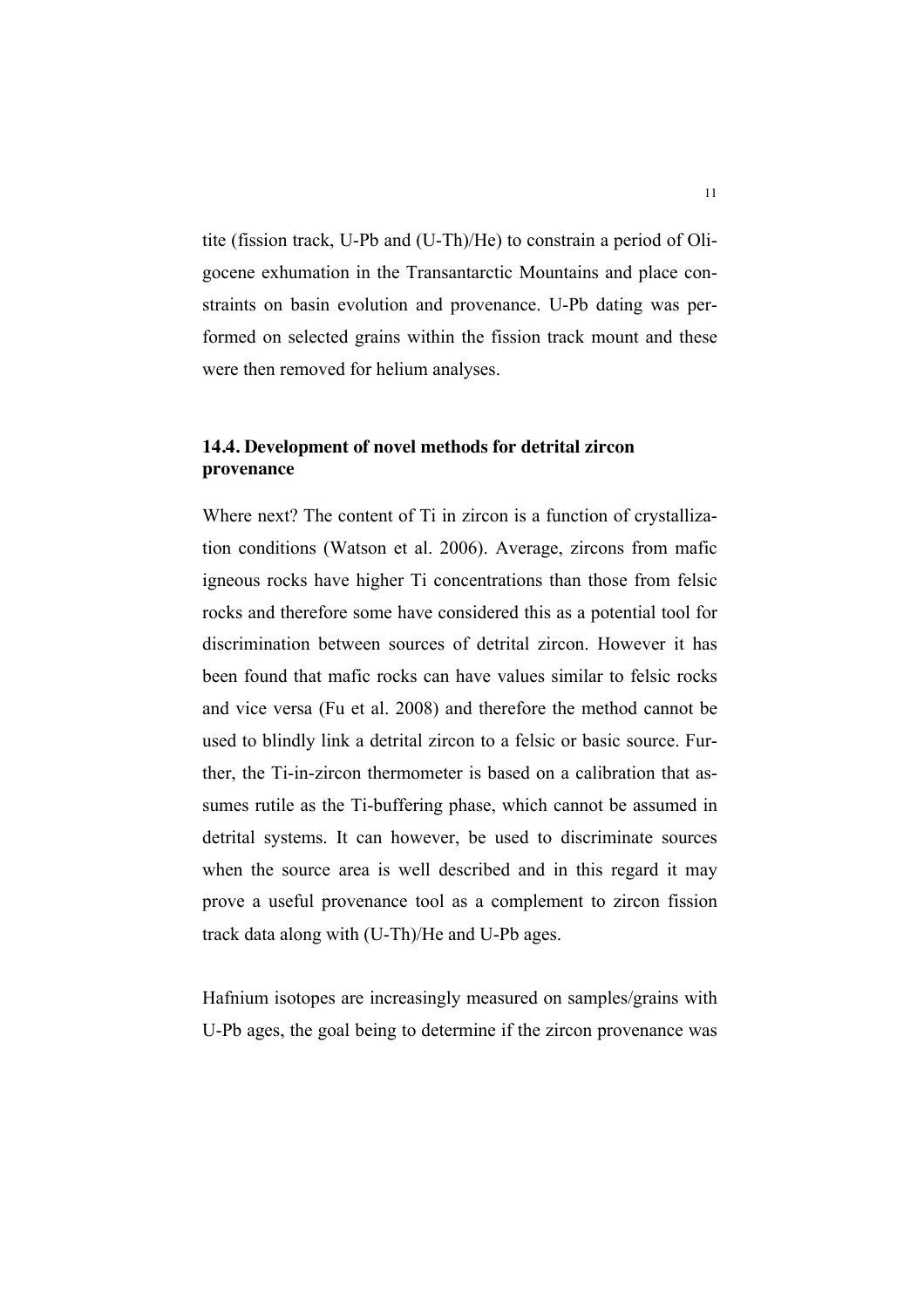juvenile, evolved or mixed (Patchett et al. 1981). The Lu-Hf isotopic system can be combined with U-Pb dating on single grains to provide more robust constraints on crustal residence age as demonstrated for rocks in the Himalayas (Richards et al. 2005). Carter (2007) presented an example of hafnium isotope data measured on zircon FT and U-Pb dated grains from Himalayan sands in Bangladesh that demonstrated the potential of this combined approach for discerning sources within distinct tectonostratigraphic units. Although this example demonstrated the viability of measuring Hafnium on FT dated zircons as yet no study appears to have adopted this approach.

# **14.5. Development of novel methods for detrital apatite provenance**

Heavy mineral associations, and geochemical variations have proven essential aids to provenance interpretations (Yim et al. 1985; Baldwin et al. 1986; Kowallis 1986; Garver and Brandon 1994; Lonergan and Johnson 1998; Ruiz et al. 2004). An interesting stratigraphic example used cathodoluminescence related to chemical concentrations and fission track densities in apatite as a tracer to correlate hydrothermal tin-tungsten veins in the Panasqueira mines of Portugal (Knutson et al. 1985). Because apatites contain wide variations in trace elements there is significant potential to exploit elemental variations to provide additional source information.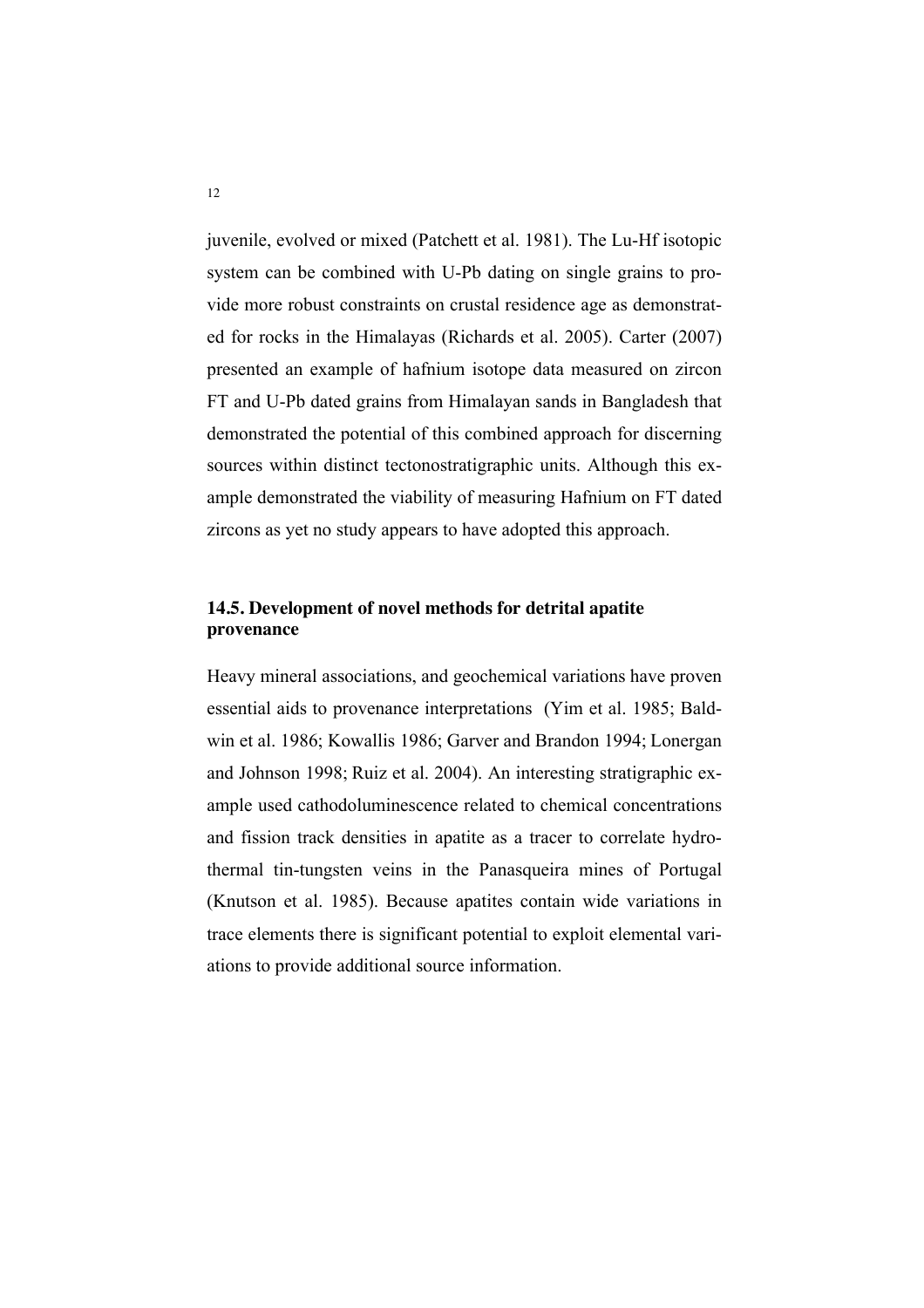Much of our understanding of trace elements in apatites stems from studies of the compositional controls on fission track annealing and helium diffusion. Gleadow and Duddy (1981) first made a connection between over dispersed apatite grain ages and a possible compositional control, later confirmed by the studies of Green et al. (1985, 1986) on samples from the same drill-holes in the Otway Basin that revealed a correlation between apparent apatite FT ages and grain chlorine content. Although apatite chlorine content is important it rarely accounts for all of the observed variation in grain ages within an over-dispersed data set. The likely reason for this is that a wide range of elements (over half of the periodic table) may be substituted into the Ca, P or anion sites of apatite  $Ca_{10}(PO_4)_6$ (F,Cl,OH) (Elliott 1994) thus other trace elements, if suitably abundant, may also influence the annealing sensitivity of fission tracks e.g. Mn, Sr and Fe (Ravenhurst et al. 1993; Burtner et al. 1994; Carlson et al. 1999), rare earth elements and  $SiO<sub>2</sub>$  (Carpéna 1998). Likewise composition also has a role in controlling helium diffusion (Mbongo Djimbi et al. 2015). From a provenance perspective variation in trace elements is a positive as it may provide a means with which to define the provenance and type of host rock.

Dill (1994) was one of the first to consider the utility of using apatite trace element signatures to determine the origin of detrital apatites in clastic rocks by investigating the origin of apatites in Permian and Triassic red-beds from southeast Germany. His study was inconclusive, in part due to the uncertain influences of diagenetic alteration.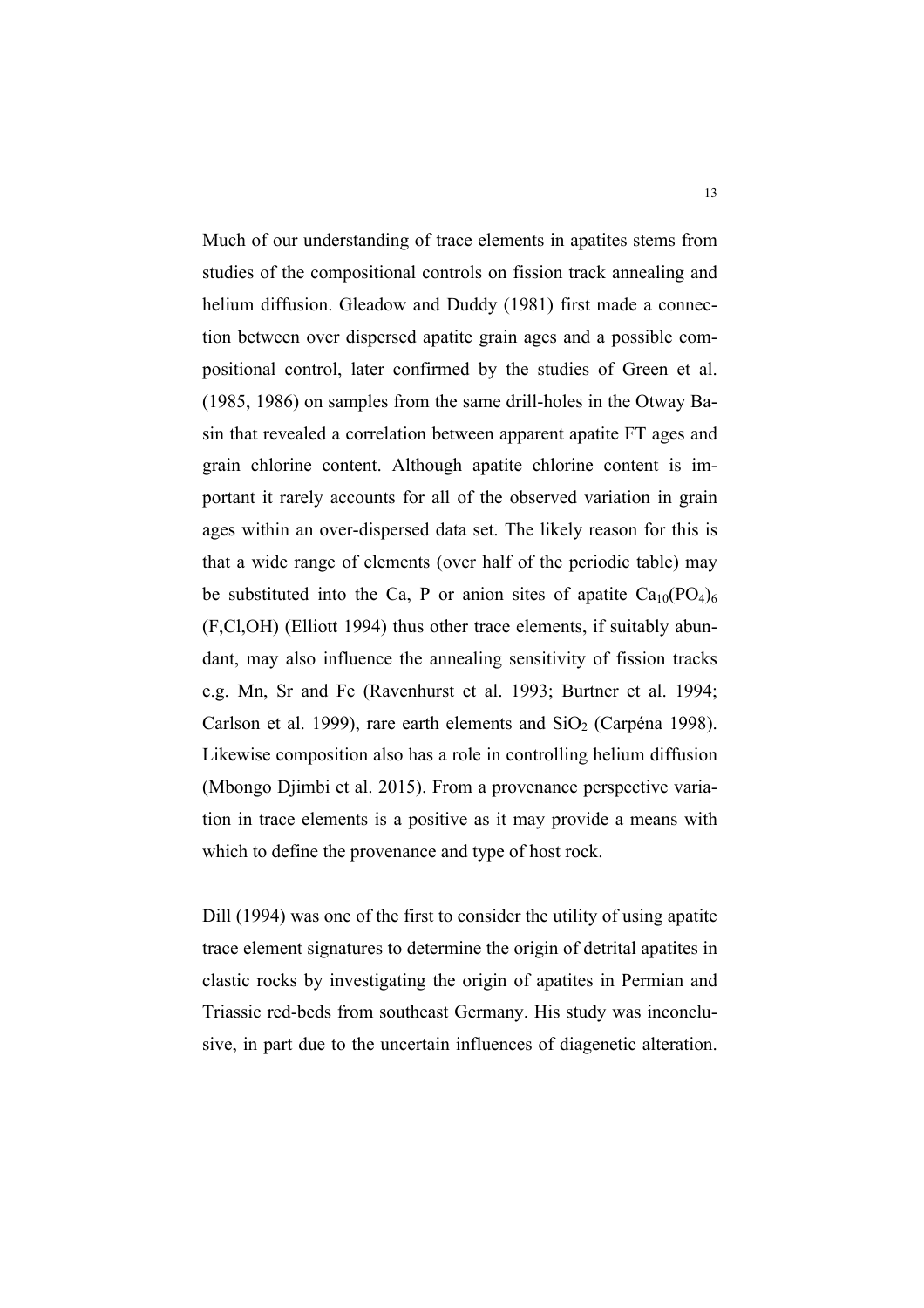A more detailed study by Belousova et al. (2001) examined the composition of over 700 apatites from a range of rock types. Results showed how different rock types have distinctive absolute and relative abundances of many trace elements (including rare-earth elements, Sr, Y, Mn, Th), and that chondrite-normalised trace-element patterns could be used to develop a discriminant tree to recognise the original host rock of an apatite. More recently Bruand et al. (2016) showed how trace element analysis of apatite inclusions within zircon and titanite provide useful constraints on magmatic history and source whole-rock chemistry of their host magmas.

### *14.5.1. Combined apatite fission track and trace element analyses*

Whilst conventional provenance studies have started to use apatite chemistry comparatively little work has been done to combine apatite compositional information with thermochronometric data to define the original host rock, possibly because as yet there is no comprehensive database of apatite compositions (Morton and Yaxley 2007). Allen et al. (2007) in a study of the provenance of Paleogene rocks on the Andaman Islands plotted apatite chlorine content against uranium content (Fig. 14.3A) to show that apatites from an older rock unit (Hopetown Conglomerate, Mithakhari Group) were not the same as in a younger rock unit (Andaman Flysch) i.e. the two rocks did not share the same sources of apatite. To further discriminate source regions this study also compared apatite single grain Nd measured on samples from the Andaman Flysch Formation with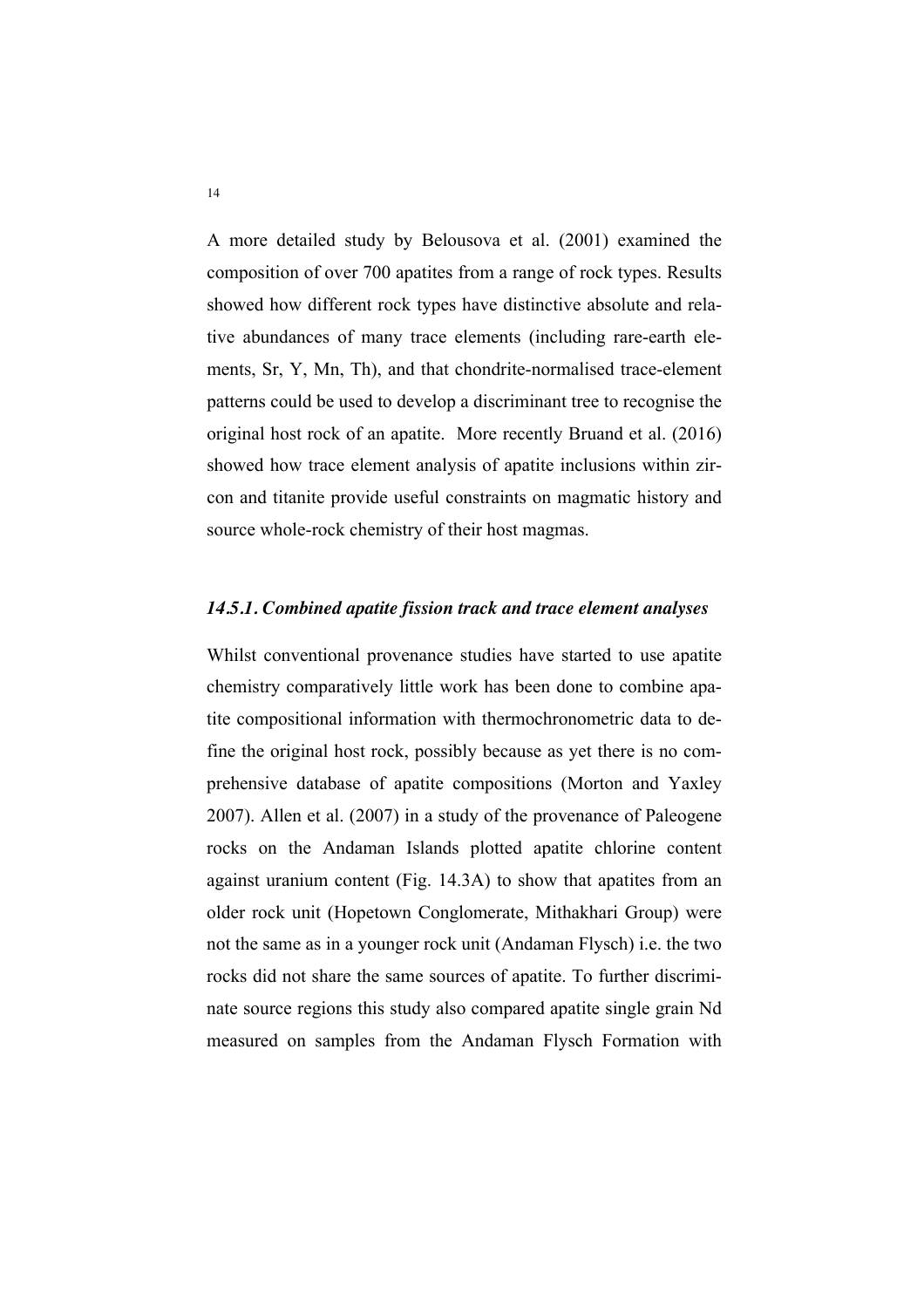sands from the Himalayas. Figure 14.3B shows the Andaman Flysch data plotted as εNd units (Yaxis) against <sup>147</sup>Sm/<sup>144</sup>Nd (X-axis). A compilation of published bulk rock data (Henderson et al. 2010) showed that plotting the data in this way enables discrimination between sources within the Indian and Eurasian plates. It is clear from Fig. 14.3B that the Andaman Flysch apatites came from sources within Eurasia and not India.

The Sm**/**Nd ratios of apatites typically range from 0.2 to 0.5 (Belousova et al. 2002) and are similar to those of average continental crust (c. 0.2: Taylor and McLennan 1985). Foster and Carter (2007) developed a novel provenance technique that combined fission track and in situ Sm**–**Nd isotopic measurement of detrital apatites to constrain the source rocks. First applied on modern river sands in the Himalayas, it was possible to tie apatite fission track age populations to specific Himalayan tectonostratigraphic units that were being eroded at different rates (Carter and Foster 2009). The method works well for apatites in which a relatively short period has elapsed since they were last equilibrated with the whole rock.

There is clearly significant potential for increasing the breadth of compositional data from apatite grains used in detrital thermochronometric analyses to enhance provenance interpretations. Figure 14.4. demonstrates how existing methods that combine thermochronometry and composition data can be used to distinguish between a volcanic arc source, plutonic rocks and older metamorphic crust. The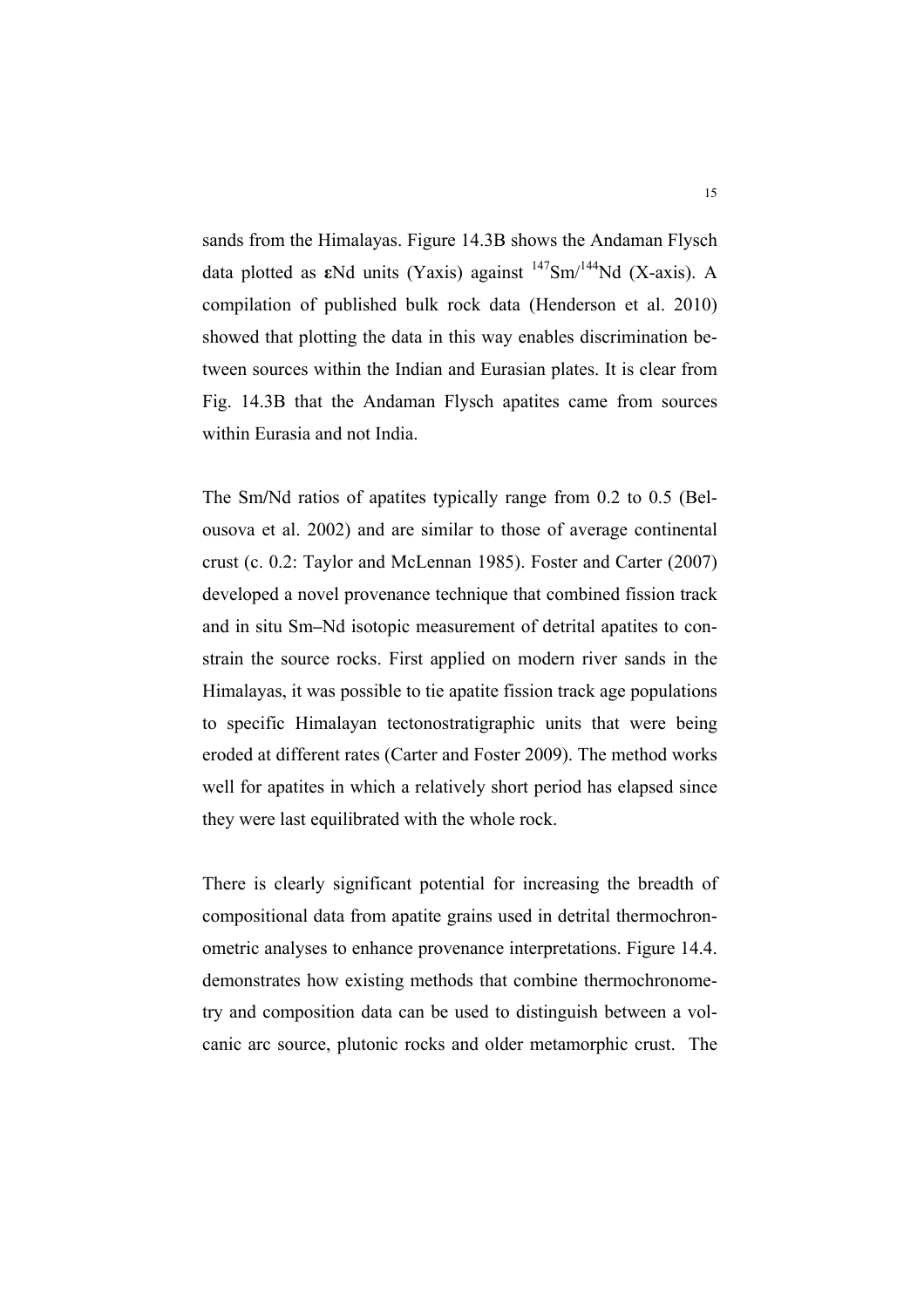next step is to be able to determine the igneous rock type. In this regard apatite has significant potential as it is a relatively earlycrystallizing phase and has a high partition coefficient for REE. Abundances of F, Mn, Sr and REE are known to vary with rock type (e.g. between peraluminous I-type and S-type rocks) and have been judged to be suitable provenance indicators (Belousova et al. 2002; Chu et al. 2009). Use of REE and trace-element patterns based on in situ measurement by LA-ICPMS and electron microprobe analysis to develop a discriminant tree of source rock types would seem the most obvious place to start and combined dating and trace element studies are likely to become more commonplace in the future.

#### **14.6. Concluding remarks**

This short review has outlined the methodological developments and interpretative strategies, built largely on the development of fission track analysis, that underpin detrital thermochronometry. Although fission track has been the principal thermochronometer used in provenance studies, with improved understanding of helium diffusion and the advent of in situ analyses wider use of detrital (U-Th)/He analyses should increase the fidelity of provenance interpretations. Whilst thermochronometry data are undeniably important, combining age data with geochemical information obtained from the same grains may further strengthen provenance studies interpretations. The latter remains relatively unexplored and there is considerable scope for the development of new methodologies.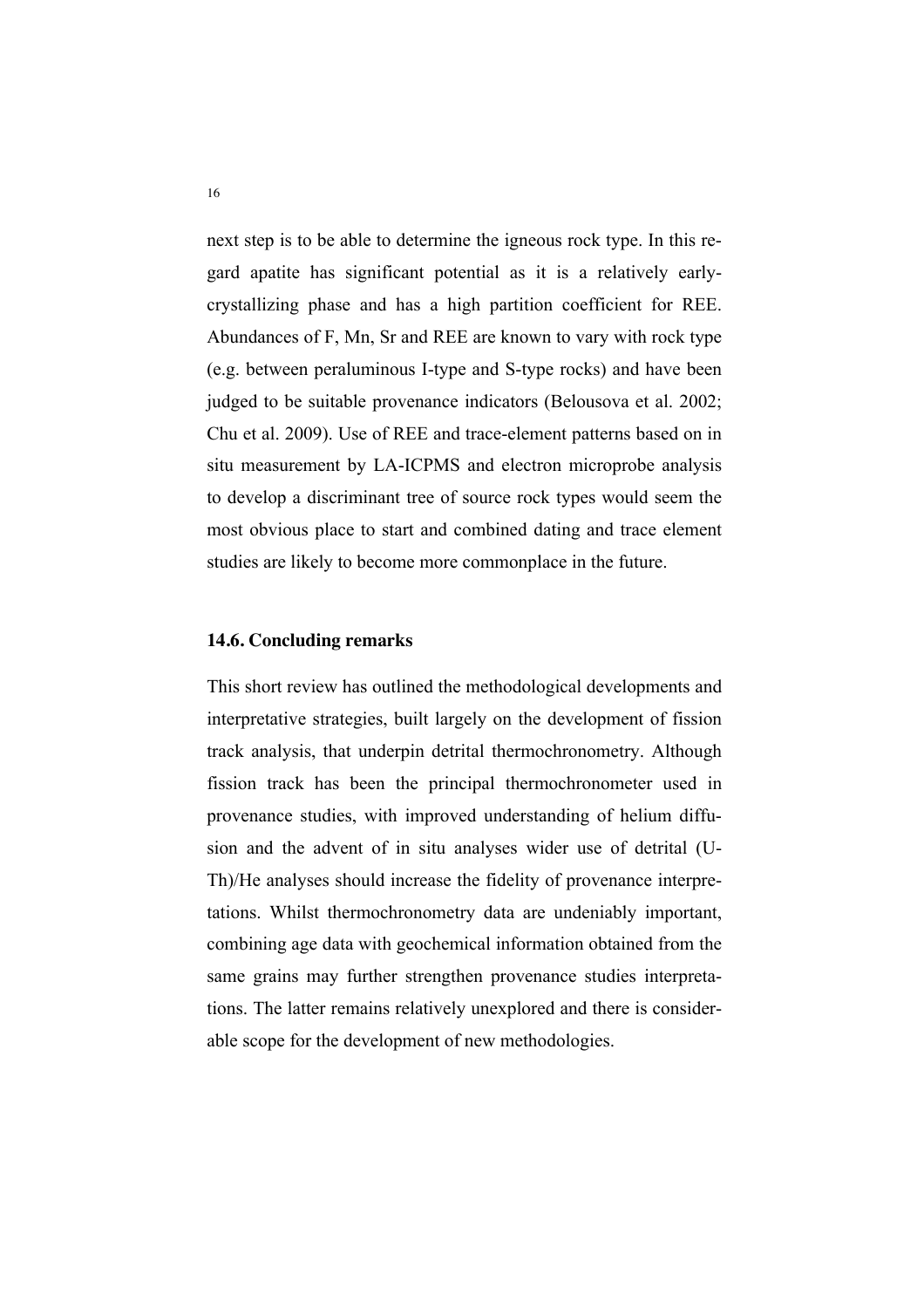#### **Acknowledgments.**

The author thanks Dave Chew, Alberto Resentini (Figure 4) and Marco Malusá for their timely and constructive reviews.

Allen R, Carter A, Najman Y, Bandopadhyay PC, et al (2007) New constraints on the sedimentation and uplift history of the Andaman-Nicobar accretionary prism, South Andaman Island, in Draut, A, Clift, PD, Scholl, DW (eds) Formation and Applications of the Sedimentary Record in Arc Collision Zones: Geological Society of America Special Paper 436: 223-256, doi: 0. 30/2007.2436.

- Baldwin SL, Harrison TM, Burke K (1986) Fission track evidence for the source of accreted sandstones, Barbados. Tectonics 5: 457–468
- Belousova EA, Griffin WL, O'Reilly SY, Fisher NI (2002) Apatite as an indicator mineral for mineral exploration: trace-element compositions and their relationship to host rock type. J Geochem Explor 76: 45-69
- Boellstorff JD, Steineck PL (1975) The stratigraphic significance of fission track ages from volcanic ashes in the marine late Cenozoic of Southern California. Earth Plan Sci Lett 27: 143- 154
- Brandon MT (1992) Decomposition of fission-track grain-age distributions. Amer J Sci 292: 535-564
- Brandon M (1996) Probability density plot for fission-track grain-age samples. Radiat Meas 26: 663–676
- Bruand E, Storey C, Fowler M (2016) An apatite for progress: Inclusions in zircon and titanite constrain petrogenesis and provenance. Geology 44: 91-94.
- Burchart J, Butkiewicz T, Dakowski M, Gałazka-Friedman J (1979) Fission track retention in minerals as a function of heating time during isothermal experiments: A discussion. Nuclear Tracks 3: 109-117
- Burtner RL, Nigrini A, Donelick RA (1994) Thermochronology of lower Cretaceous source rocks in the Idaho–Wyoming thrust belt. Am Assoc Pet Geol Bull 78: 1613– 1636
- Campbell IH, Reiners PW, Allen CM, Nicolescu S, Upadhyay R (2005) He-Pb double dating of detrital zircons from the Ganges and Indus Rivers: Implications for sediment recycling and provenance studies. Earth Plan Sci Lett 237: 402-432
- Carlson WD, Donelick RA, Ketcham RA (1999) Variability of apatite fission-track annealing kinetics: I. Experimental results. Am. Mineral. 84: 1213– 1223
- Carpéna J (1998) Uranium-235 fission track annealing in minerals of the apatite group: an experimental study. In: Van den haute, P, De Corte F, (Eds.), Advances in Fission-Track Geochronology. Kluwer Academic Publishers, Dordrecht, pp. 81– 92.
- Carter A, Moss SJ (1999) Combined detrital-zircon fission-track and U-Pb dating: A new approach to understanding hinterland evolution. Geology 27: 235-238.
- Carter A, Bristow CS (2000) Detrital zircon geochronology: enhancing the quality of sedimentary source information through improved methodology and combined U-Pb and fission track techniques. Bas Res 12: 47-57
- Carter A, Bristow C, Hurford AJ (1995) The application of FT analysis to the dating of barren sequences: examples from red beds in Scotland and Thailand. In: Non-biostratigraphical Methods of Dating and Correlation. (Editors: Dunay, RE, Hailwood EA). Geol Soc Lond Spec Pub 89: 57-68
- Carter A (1999). Present Status and future avenues of source region discrimination and characterisation using fission-track analysis. Sed Geol 124: 31-45
- Carter A, Foster G (2009) Improving constraints on apatite provenance: Nd measurement on FT dated grains. From: Lisker, F, Ventura B, Glasmacher UA, (eds) Thermochronological Meth-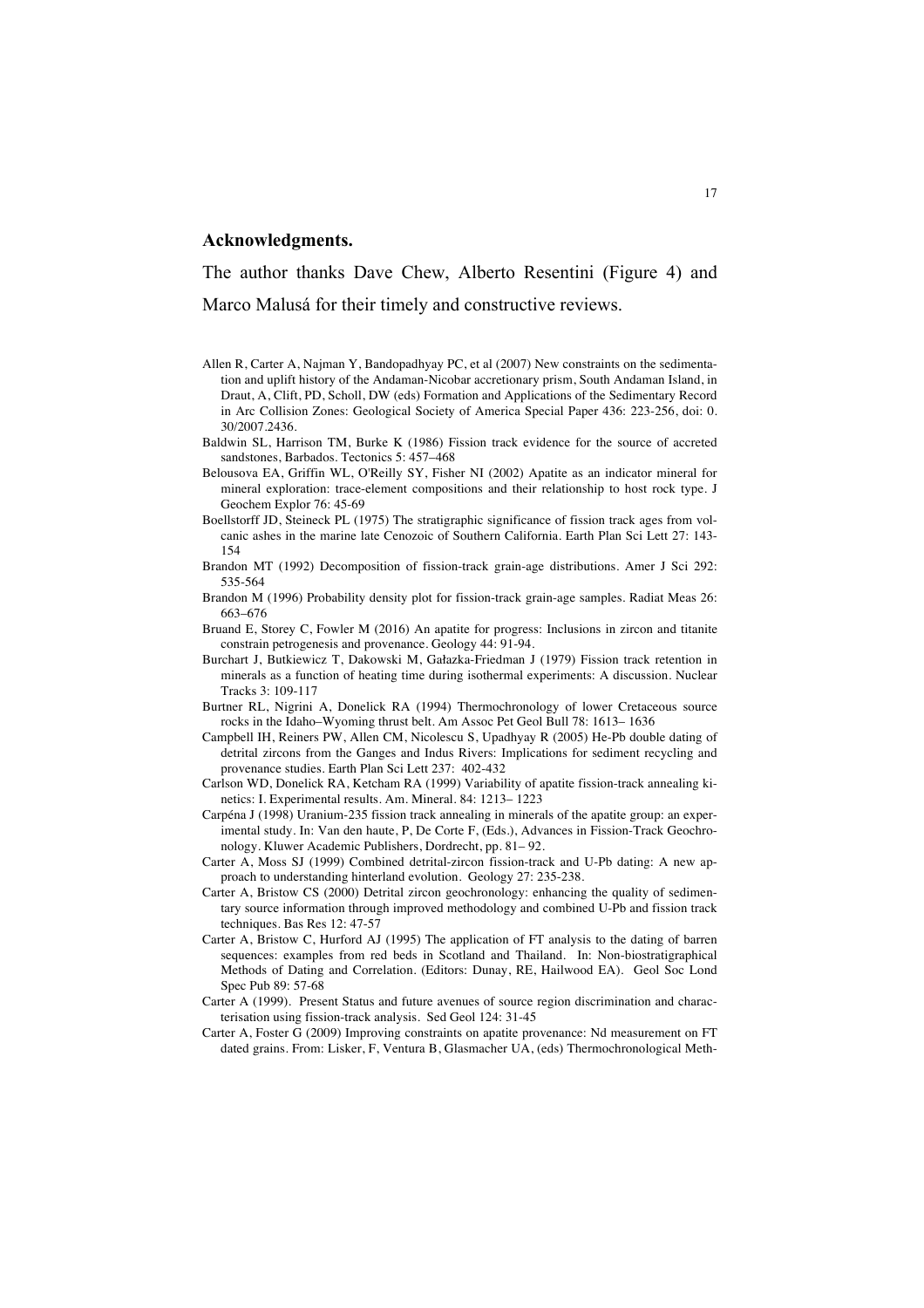ods: From Palaeotemperature Constraints to Landscape Evolution Models. Geol Soc Lond Spec Pub 324: 1–16. DOI: 10.1144/SP324.5 0305-8719/09/.

- Carter A (2007) Heavy minerals and detrital fission-track thermochronology. In Developments in Sedimentology 58: 851-868. doi:10.1016/S0070-4571(07)58033-7
- Carter A, Najman N, Bahroudi A, Bown P, Garzanti E, Lawrence RD (2010) Locating earliest records of orogenesis in western Himalaya: Evidence from Paleogene sediments in the Iranian Makran and Pakistan Katawaz basin. Geology 38: 807-810
- Carrapa B, DeCelles PG, Reiners PW, Gehrels GE, Sudo M (2009) Apatite triple dating and white mica  ${}^{40}Ar^{39}Ar$  thermochronology of syntectonic detritus in the Central Andes: A multiphase tectonothermal history. Geology 37: 407-410
- Cerveny PF (1986) Uplift and erosion of the Himalaya over the past 18 million years: evidence from fission track dating of detrital zircons and heavy mineral analysis. M.Sc. Thesis, Dartmouth College, Hanover, New Hampshire
- Chew DM, Sylvester PJ, Tubrett MN (2011) U-Pb and Th-Pb dating of apatite by LA-ICPMS. Chem Geol 280: 200-216
- Chew DM, Donelick RA (2012) Combined apatite fission track and U-Pb dating by LA-ICPMS and its application in apatite provenance analysis. In: Quantitative Mineralogy and Microanalysis of Sediments and Sedimentary Rocks (Ed. Sylvester P) Mineralogical Association of Canada Short Course 42: 219-247
- Chu M-F, Wang K-L, Griffin WL, Chung S-L, O'Reilly SY, Pearson NJ, Iizuka Y (2009) Apatite Composition: Tracing Petrogenetic Processes in Transhimalayan Granitoids. J Petrol 50: 1829-1855
- Clift PD, Carter A, Hurford AJ (1996) Constraints on the evolution of the East Greenland Margin: Evidence from detrital apatite in offshore sediments. Geology 24: 1013-1016
- Clift PD, Carter A, Hurford AJ (1998) The erosional history of north-east Atlantic passive margins and constraints on the influence of a passing plume. J Geol Soc Lond 155: 787-800
- Clift PD, Lorenzo J, Carter A, Hurford AJ (1997) Transform tectonics and thermal rejuvenation on the Côte d'Ivoire-Ghana margin, west Africa. J Geol Soc Lon 154: 483-489
- Cochrane R, Spikings RA, Chew D, Wotzlaw J-F, Chiaradia M, Tyrrell S, Schaltegger U, Van der Lelij R (2014) High temperature (> 350 °C) thermochronology and mechanisms of Pb loss in apatite. Geochim Cosmochim Acta 127: 39–56
- Corrigan JD, Crowley KD, (1990) Fission-track analysis of detrital apatites from sites 717 and 718, leg 116, central Indian Ocean. Proc Ocean Drill. Prog Sci Results 116: 75–92
- Corrigan JD, Crowley KD, (1992) Unroofing of the Himalayas: A view from apatite fissiontrack analysis of Bengal fan sediments. Geophysical Research Letters, 19: 2345-2348
- Crowley KD, Cameron M, McPherson BJ, (1990). Annealing of etchable fission-track damage in F-, OH-, Cl- and Sr-apatite: 1. Systematics and preliminary interpretations. Nucl Tracks Radiat Meas 17: 409– 410
- Cserepes L (1989) Numerical mathematics for geophysicist students. Tankönyvkiadó, Budapest, 358 pp
- Dietze M, Kreutzer S, Burow C, Fuchs MC, Fischer M, Schmidt C (2016): The abanico plot: Visualising chronometric data with individual standard errors. Quart Geochron 31: 12—18
- Dill HG (1994) Can REE Patterns and U-Th Variations Be Used as a Tool to Determine the Origin of Apatite in Clastic Rocks. Sed Geol 92: 175-196
- Duddy IR, Gleadow AJW, Keene JB (1984) FT dating of apatite and sphene from palaeogene sediments of deep sea drilling project leg 81, site 555. Init Rep Deep Sea Drill Proj 81: 725– 729
- Dunkl I, Székely B (2002) Component analysis with visualization of fitting PopShare, a Windows program for data analysis. Goldschmidt Conf. Abs., Geochim Cosmochim Acta 66A, 201
- Elliott JC (1994) Structure and chemistry of the apatites and other calcium orthophosphates. Studies in Inorganic Chemistry 18. Elsevier, Amsterdam. 389 pp

18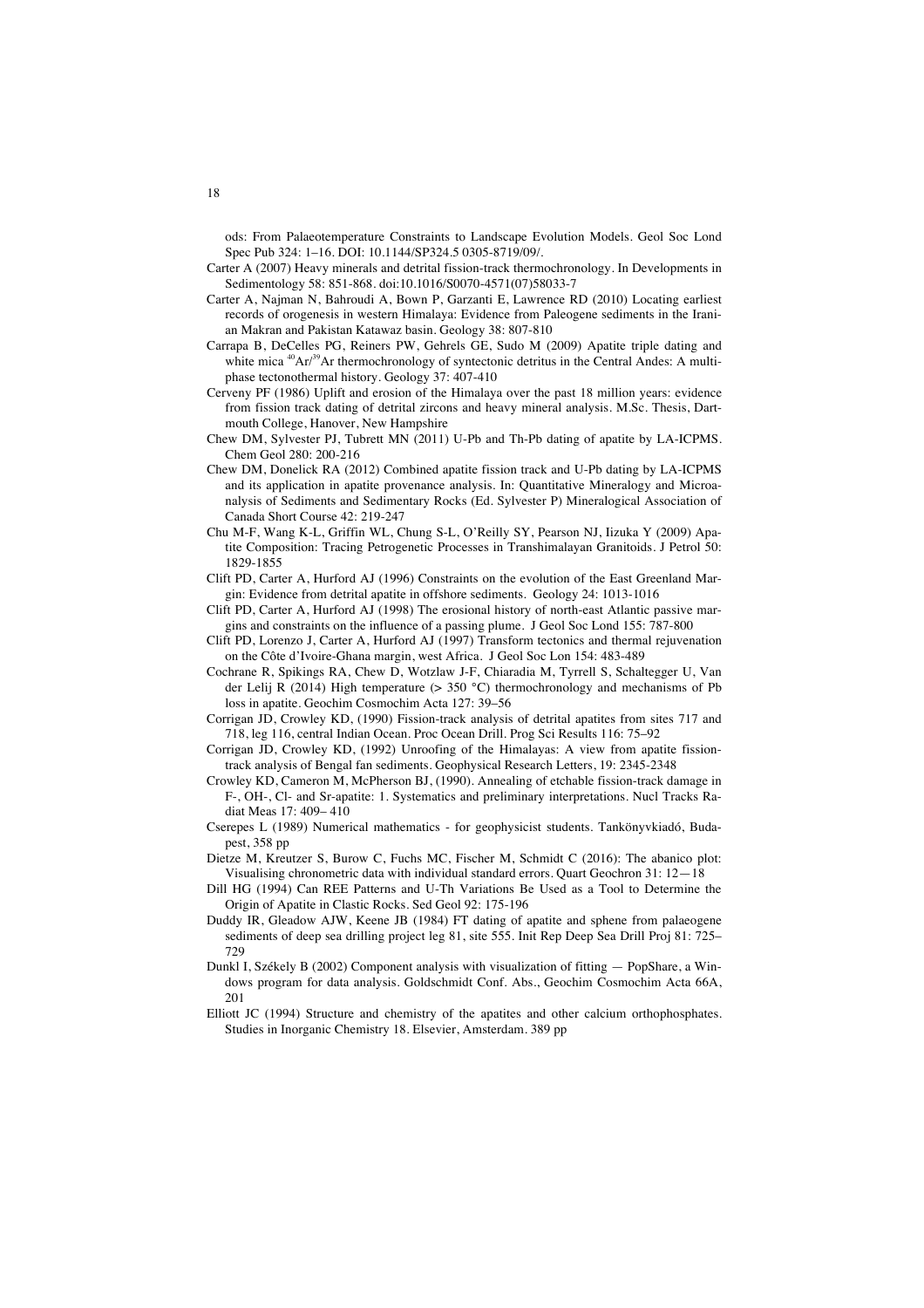- Fielding PE (1970) The distribution of uranium, rare earths and colour centres in a crystal of natural zircon. Amer Mineral 55: 428-440
- Fleischer RL, Price PB, Symes EM, Miller DS (1964) Fission track ages and track-annealing behavior of some micas. Science 143: 349–351
- Fleischer RL, Price PB, Walker RM (1965) Effects of temperature, pressure and ionisation on the formation and stability of fission tracks in minerals and glasses. J Geophys Res 70: 1497- 1502
- Foster GL, Carter A (2007) Insights into the patterns and locations of erosion in the Himalaya— A combined fission-track and in situ Sm–Nd isotopic study of detrital apatite. Earth Plan Sci Lett 257: 407-418
- Fu B, Page FZ, Cavoise AJ, Fournelle J, Kita NT, Lackey JS, Wilde S, Valley JW (2008) Ti-inzircon thermometry: applications and limitations. Contrib Mineral Petrol 156: 197–215
- Galbraith, R.F., (1981). On statistical model for fission track counts. Math Geol13, 471-488
- Galbraith RF, (1988) Graphical display of estimates having differing standard errors. Technometrics 30: 271-281
- Galbraith RF (1998) The trouble with "probability density" plots of fission track ages. Radiation Measurements 29: 125–131
- Galbraith RF (1990). The radial plot: graphical assessment of spread in ages. Nuclear Tracks and Radiation Measurements 17: 207–214
- Galbraith RF Green PF (1990). Estimating the component ages in a finite mixture. Nuclear Tracks and Radiation Measurements 17: 197–206
- Galbraith RF, Laslett GM (1993) Statistical models for mixed fission track ages. Nucl. Tracks 21:459–70
- Galbraith RF (2005) Statistics for Fission Track Analysis. Chapman and Hall/CRC, Interdisciplinary Statistics Series, 224pp
- Ganerød M, Chew DM, Smethurst M, Troll VR, Corfu F, Meade F. Prestvik T (2011) Geochronology of the Tardree Rhyolite Complex, Northern Ireland: implications for North Atlantic Magmatism and zircon fission track and (U-Th)/He studies. Chem Geol 286: 222-228
- Garver JI, Kamp PJJ (2002) Integration of zircon color and zircon fission track zonation patterns in Orogenic belts: Application of the Southern Alps, New Zealand. Tectonophys 349: 203- 219
- Garver JI, (2003) Etching age standards for fission track analysis. Radiation Measurements 37: 47-54
- Garver JI, Brandon MT (1994) Erosional denudation of the British Columbia Coast Ranges as determined from fission-track ages of detrital zircon from the Tofino basin, Olympic Peninsula, Washington. Geol Soc Amer Bull 106: 1398—1412
- Garver JI, Kamp PJJ (2002) Integration of zircon color and zircon fission-track zonation patterns in orogenic belts: application to the Southern Alps, New Zealand. Tectonophys 349: 203-219
- George AD, Hegarty KA (1995) FT analysis of detrital apatites from sites 859, 860 and 862, Chile Triple Junction. Proc Ocean Drill Prog Sci Results 141: 181–186
- Green PF, Durrani SA (1978) A quantitative assessment of geometry factors for use in fission track studies. Nuclear track detection 2: 207-213
- Gleadow AJW, Duddy IR (1981) A natural long-term track annealing experiment for apatite. Nucl. Tracks 5: 169–174
- Green PF, Duddy IR, Gleadow AJW, Tingate PR, Laslett GM (1985) Fission-track annealing in apatite: track length measurements and the form of the Arrhenius plot. Nucl. Tracks 10: 323– 328
- Green PF, Duddy IR, Gleadow AJW, Tingate PR, Laslett GM (1986) Thermal annealing of fission tracks in apatite: 1. A qualitative description. Chem. Geol., Isot. Geosci. Sect. 59: 237– 253
- Gleadow AJW (1980) Fission track age of the KBS Tuff and associated hominid remains in northern Kenya. Nature 284: 225-230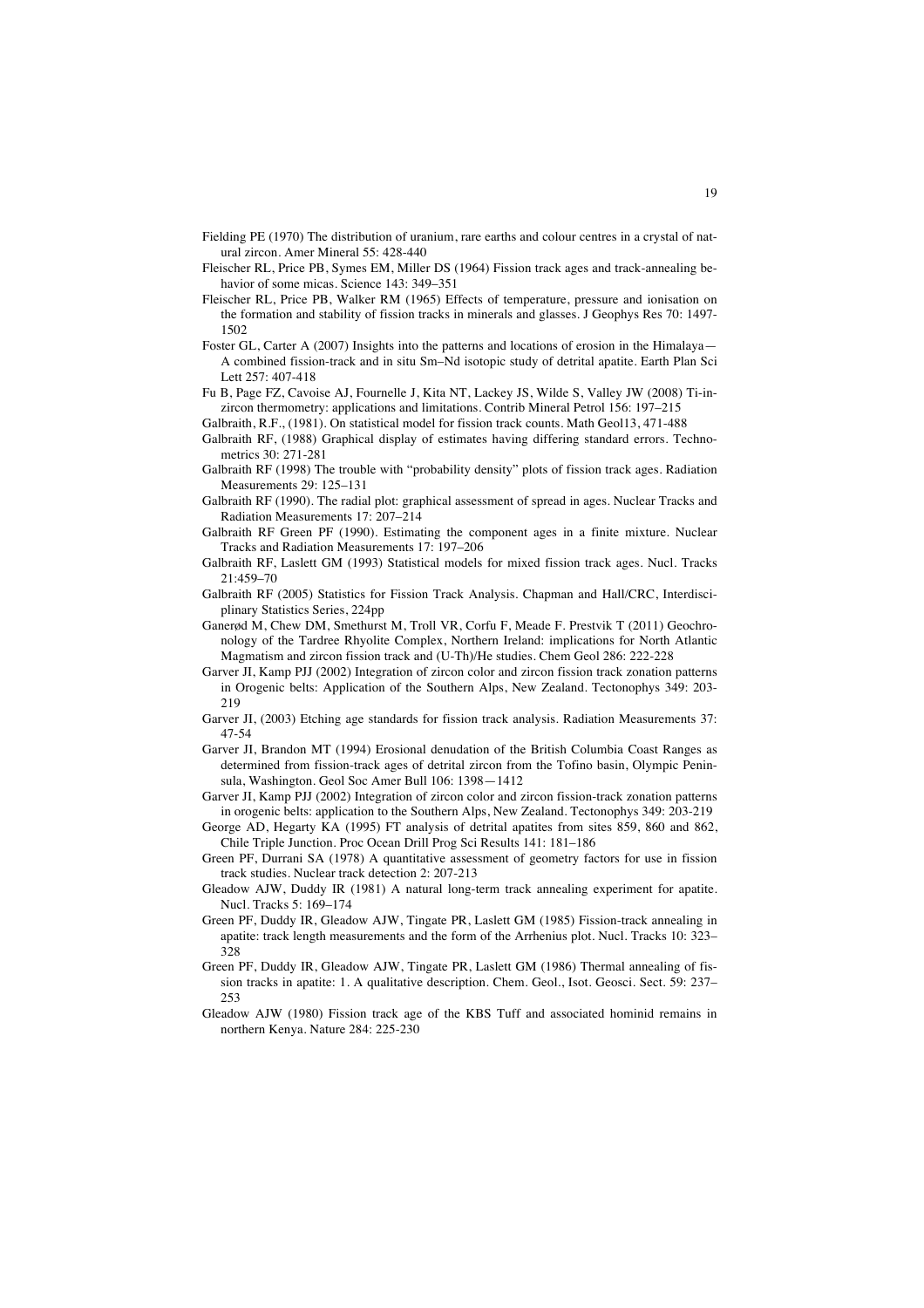- Gleadow AJW, Lovering JF (1974) The effect of weathering on fission track dating. Earth Plan Sci Lett 22: 163-168
- Henderson AL, Foster GL, Najman Y (2010) Testing the application of in situ Sm**–**Nd isotopic analysis on detrital apatites: a provenance tool for constraining the timing of India**–**Eurasia collision. Earth Plan Sci Lett 297: 42**–**49
- Hurford AJ, Green PF (1981) Standards, dosimetry and the uranium-238  $\lambda$  decay constant: A discussion. Nuclear Tracks 5: 73-75
- Hurford AJ, Fitch FJ, Clarke A (1984) Resolution of the age structure of the detrital zircon populations of two Lower Cretaceous sandstones from the Weald of England by fission track dating. Geol Mag 121: 269-277
- Hurford AJ, Carter A (1991) The role of fission track dating in discrimination of provenance. In: Developments in Sedimentary Provenance Studies. (Eds): Morton AC, Todd SP, Haughton PDW) Geological Society of London Special Publication 57: 67-78
- Izett GA, Naeser CW, Obradovich J (1974) Fission-track age of zircons from an ash bed in the Pico Formation (Pliocene and Pleistocene) near Ventura, California. Geol Soc Am Abstracts with Programs 6, 197
- Jasra A, Stephens DA, Gallagher K, Holmes CC (2006). Analysis of geochronological data with measurement error using Bayesian mixtures. Math. Geol 38: 269–300
- Johnson GD, Zeitler P, Naeser CW, Johnson NM, Summers DM, Frost CD, Opdyke NP, Tahirkheli RAK (1982) The occurrence and fission-track ages of Late Neogene and Quaternary volcanic sediments, Siwalik Group, northern Pakistan. Palaeogeog Palaeoclim Palaeoecol 37: 63-93
- Knutson C, Peacor DR, Kelly WC (1985) Luminescence, colour and fission track zoning in apatite crystals of the Panasqueira tin-tungsten deposit, Beira-Baixa, Portugal. Amer Mineral 79: 829-837
- Kowallis BJ, Heaton JS, Bringhurst K (1986) Fission-track dating of volcanically derived sedimentary rocks. Geology 14: 19 22
- Köppen A, Carter A (2000) Constraints on provenance of the central European Triassic using detrital zircon fission track data. Palaeogeog Palaeoclim Palaeoecol 161: 193-204
- Lonergan L, Johnson C (1998) A novel approach for reconstructing the denudation histories of mountain belts with an example from the Betic Cordillera (S. Spain). Bas Res 10:353-364
- Malusà MG, Carter A, Limoncelli M, Garzanti E, Villa IM (2013) Bias in detrital zircon geochronology and thermochronometry. Chemical Geology 359: 90-107
- Mbongo Djimbi D, Gautheron C, Roques J, Tassan-Got L, Gerin C, Simoni E (2015) Impact of apatite chemical composition on (U-Th)/He thermochronometry: An atomistic point of view. Geochimica et Cosmochimica Acta, 167: 162-176
- McGoldrick PJ, Gleadow AJW (1977) Fission-track dating of lower Palaeozoic sandstones at Tatong, North Central Victoria. Journal of the Geological Society of Australia 24: 461-464
- Morton A, Yaxley G (2007) Detrital apatite geochemistry and its application in provenance studies. In Arribas J, Critelli S, Johnson MJ (Eds); Sedimentary provenance and petrogenesis perspectives from geochemistry. Geological Society of America Special Paper 420: 319-344.
- Naeser CW, Izett GA, Wilcox RE (1974) Zircon Fission-Track Ages of Pearlette Family Ash Beds in Meade County, Kansas. Geology 1: 187-189
- Naeser CW, Zimmermann RA, GT, Cebula GT (1981) Fission-track dating of apatite and zircon: An interlaboratory comparison. Nuclear Tracks 5: 65-72
- Naeser ND, Zeitler PK, Naeser CW, Cerveny PF (1987) Provenance studies by fission-track dating of zircon- etching and counting procedures. Nucl Tracks Radiat Meas 13: 121-126
- Naeser CW, Duddy IR, Elston DP, Dumitru TA, Green PF (1989) Fission Track Dating: ages for Cambrian strata and Laramide and post-middle Eocene cooling events from the Grand Canyon, Arizona. In: DP, Elson (Ed.) Geology of Grand Canyon, Northern Arizona, Field Trip Guide Book T115/315, American Geophysical Union, 139-14
- Naeser ND, Zeitler PK, Naeser CW, Cerveny PF (1987) Provenance studies by fission track dating — etching and counting procedures. Nucl Tracks Radiat Meas 13: 121–126.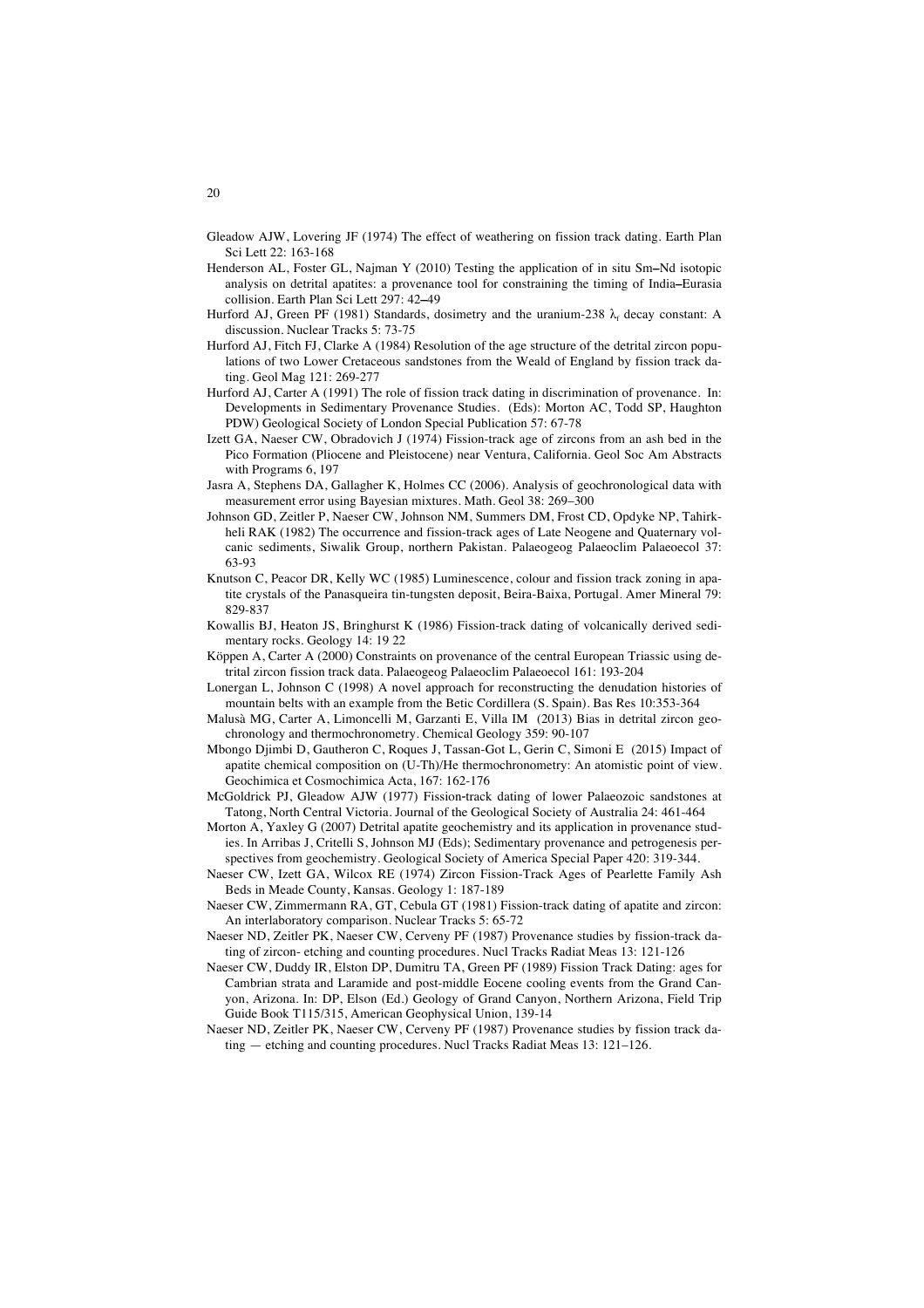- Najman Y, Appel E, Boudagher-Fadel M, Bown P, Carter A, Garzanti E. Godin L, Han J, Liebke U, Oliver G, Parrish R, Vezzoli G (2010) The timing of India-Asia collision: sedimentological, biostratigraphic and palaeomagnetic constraints. J Geophys Res 115: B12416 doi:10.1029/2010JB007673
- Patchett P, Kouvo O, Hedge C, Tatsumoto M (1981) Evolution of the continental crust and mantle heterogeneity: evidence from Hf isotopes. Contrib Min Pet 75: 263–267.
- Perry SE, Garver JI, Ridgway, KD (2009) Transport of the Yakutat Terrane, Southern Alaska: Evidence from Sediment Petrology and Detrital Zircon Fission-Track and U/Pb Double Dating. The Journal of Geology 117: 156-173.

Pupin JP (1980) Zircon and Granite Petrology. Contrib. Min. Pet 73: 207-220.

- Rahl JM, Reiners PW, Campbell IH, Nicolescu S, Allen CM (2003) Combined single-grain (U-Th)/He and U/Pb dating of detrital zircons from the Navajo Sandstone, Utah. Geology 31: 761–764, doi: 10.1130/G19653.1.
- Ravenhurst CE, Roden MK, Willet SD, Miller DS (1993) Dependence of fission track annealing on apatite crystal chemistry. Nucl. Tracks Radiat. Meas 21: 622.
- Reiners PW, Campbell IS, Nicolescu S, Allen CA, Hourigan JK, Garver JI, Mattinson JM, Cowan DS (2005) (U-Th)/(He-Pb) "double-dating" of detrital zircons. Amer J of Sci 305: 259– 311.
- Reiners PW, Campbell IS, Nicolescu S, Allen CA, Garver JI, Hourigan JK, Cowan DS (2004) Double- and triple-dating of single detrital zircons with (U-Th)/He, fission-track, and U/Pb systems, and examples from modern and ancient sediments of the western U.S. American Geophysical Union, Fall Meeting 2004, abstract T51D-01.
- Richards A, Argles T, Harris N, Parrish R, Ahmad T, Darbyshire F, Dragantis E (2005) Himalayan architecture constrained by isotopic tracers from clastic sediments. Earth Plan Sci Lett 236: 773–796.
- Ruiz GMH, Seward D, Winkler W (2004) Detrital thermochronology a new perspective on hinterland tectonics, an example from the Andean Amazon Basin, Ecuador. Bas Res 16: 413– 430.
- Sambridge MS, Compston W (1994) Mixture modeling of multi-component data sets with application to ion-probe zircon ages. Earth Plan Sci Lett 128: 373–390.
- Seward D (1979) Comparison of zircon and glass fission-track ages from tephra horizons. Geology, 7: 479-482.
- Stevens T, Carter A, Watson TP, Vermeesch P, Andò S, Bird AF, Lu H, Garzanti E, Cottam MA, Sevastjanova I, (2013) Genetic linkage between the Yellow River, the Mu Us desert and the Chinese Loess Plateau. Quart Sci Rev 78: 355-368. doi:10.1016/j.quascirev.2012.11.032.
- Taylor SR, McLennan SM (1985) The Continental Crust: Its Composition and Evolution, Blackwell Scientific Oxford, 312pp.
- Thomson SN, Hervé F (2002) New time constraints for metamorphism at the ancestral Pacific Gondwana margin of southern Chile (42°S-52°S). Revista Geológica de Chile, 29: 255-271.
- Thomson SN, Gehrels GE, Ruiz J, Buchwaldt R (2012) Routine low-damage apatite U-Pb dating using laser ablation–multicollector–ICPMS. Geochem. Geophys. Geosyst., 13: Q0AA21, doi:10.1029/2011GC003928.
- Vermeesch P (2009) Radial Plotter: a Java application for fission track, luminescence and other radial plots, Radiat Meas, 44: 409–410.
- Vermeesch P (2012) On the visualisation of detrital age distributions. Chem Geol 312: 190-194.
- Watson EB, Wark DA, Thomas JB (2006) Crystallization thermometers for zircon and rutile. Contrib Mineral Petrol 151:413–433.
- Whitchurch AL, Carter A, Sinclair HD, Duller RA, Whittaker AC, Allen PA (2011) Sediment routing system evolution within a diachronously uplifting orogen: insights from detrital zircon fission track and U-Pb thermochronological analyses from the south-central Pyrenees. Am. J. Science 311: 1-43. DOI 10.2475/04.2011.00.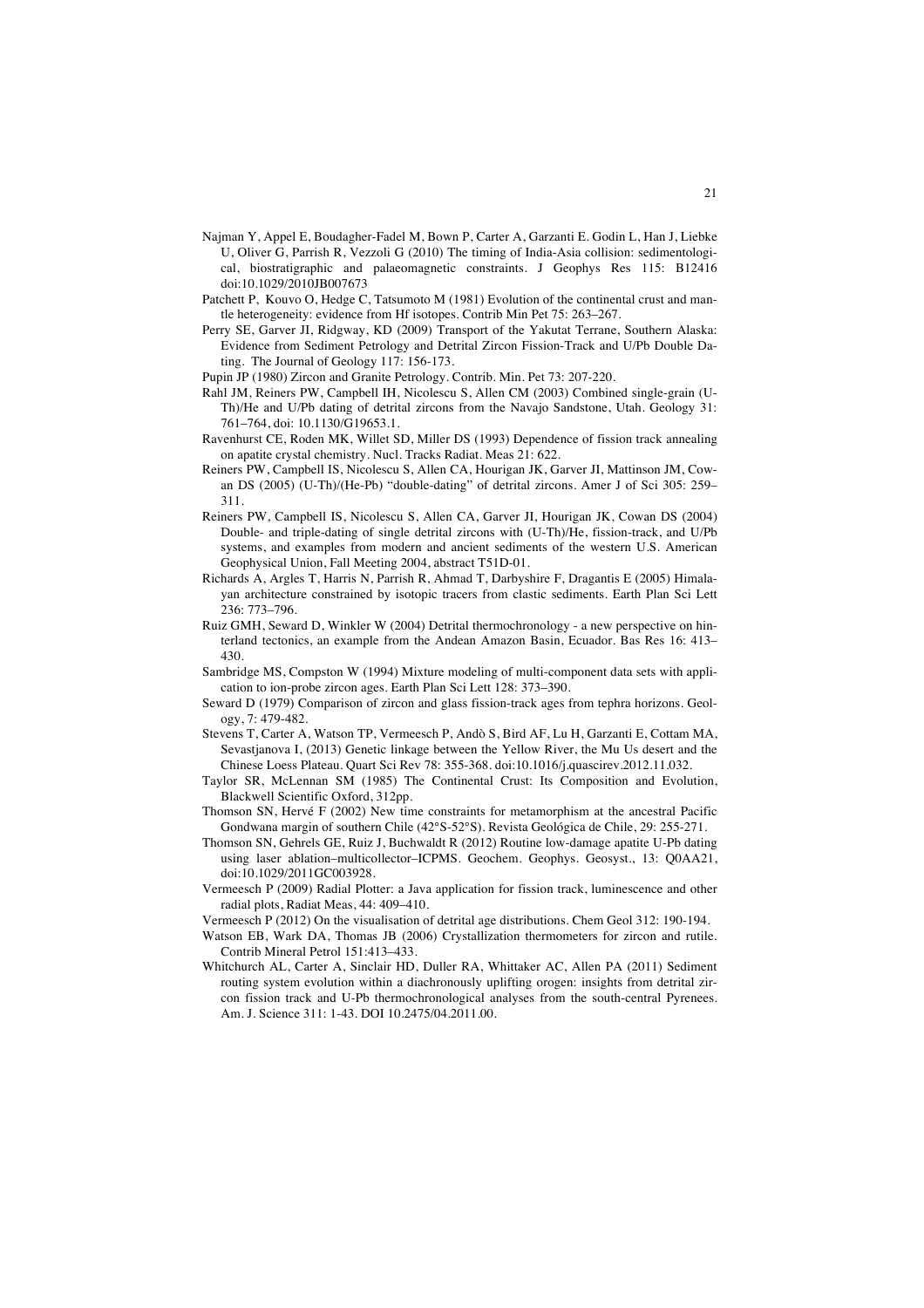- Winkler W, Hurford AJ, Perch-Nielsen K, Odin GS (1990) Fission track and nannofossil ages from a Palaeocene bentonite in the Schlieren Flysch (Central Alps, Switzerland). Schweizerische mineralogische und petrographische Mitteilungen 70: 389-396.
- Yim W-S, Gleadow AJW, van Moort JC (1985) Fission track dating of alluvial zircons and heavy mineral provenance in Northeast Tasmania. J Geol Soc Lond 142: 351 356.
- Zattin M, Andreucci B, Thomson SN, Reiners PW, Talarico F (2012) New constraints on the provenance of the ANDRILL AND-2A succession (western Ross Sea, Antarctica) from apatite triple dating. Geochem Geophys Geosyst 13: Q10016, doi:10.1029/2012GC004357.

#### **Figure Captions**

**Fig. 14.1.** Example of an Abanico plot (Dietze et al. 2016) that combines the radial plot and kernel density plots in a single diagram.

**Fig. 14.2.** Zircon double dating of the Tardree Rhyolite. This volcanic rock has the same U-Pb and FT age that record the time of formation. The individual fission track data appear significantly scattered compared to the U-Pb ages. This scatter is consistent with a normal Poisson distribution that gives a fission track central age consistent with the true age.

**Fig. 14.3.** Compositions of apatites from the Paleogene Andaman Flysch, exposed on South Andaman Island are compared against apatite from a stratigraphically older unit (Hopetown conglomerate). Clasts in the Hopetown conglomerate show local arc sources. Plot A) compares apatite chlorine and uranium concentrations and shows two distinct sources. Low uranium chlorine rich grains are typical of volcanic sources. It has been suggested that the Andaman Flysch is Bengal Fan material eroded from the Himalayas. In B) apatite Nd compositions, plotted as **ε**Nd units against  $147$ Sm/ $144$ Nd, belong to the Eurasian plate field and rule out Indian plate sources.

**Fig. 14.4.** Example of the application of single grain techniques coupled with fission-tracks in detrital studies. Fission-tracks analysis of a detrital sample collected from a river draining a young volcanic source (A) and granitic pluton (C) exhumed together with its gneissic country rock (B) only allows the discrimination of two age peaks. The differentiation of the relative contribution of (B) and (C) can be achieved by looking at the different apatite Sm/Nd and zircon Lu/Hf signatures in the two sources. Note that the relative contributions from (A), (B) and (C), as obtained by analysing different mineral species, differ due to non-homogeneous fertility of apatite and zircon in the source rocks (see Chap. 7).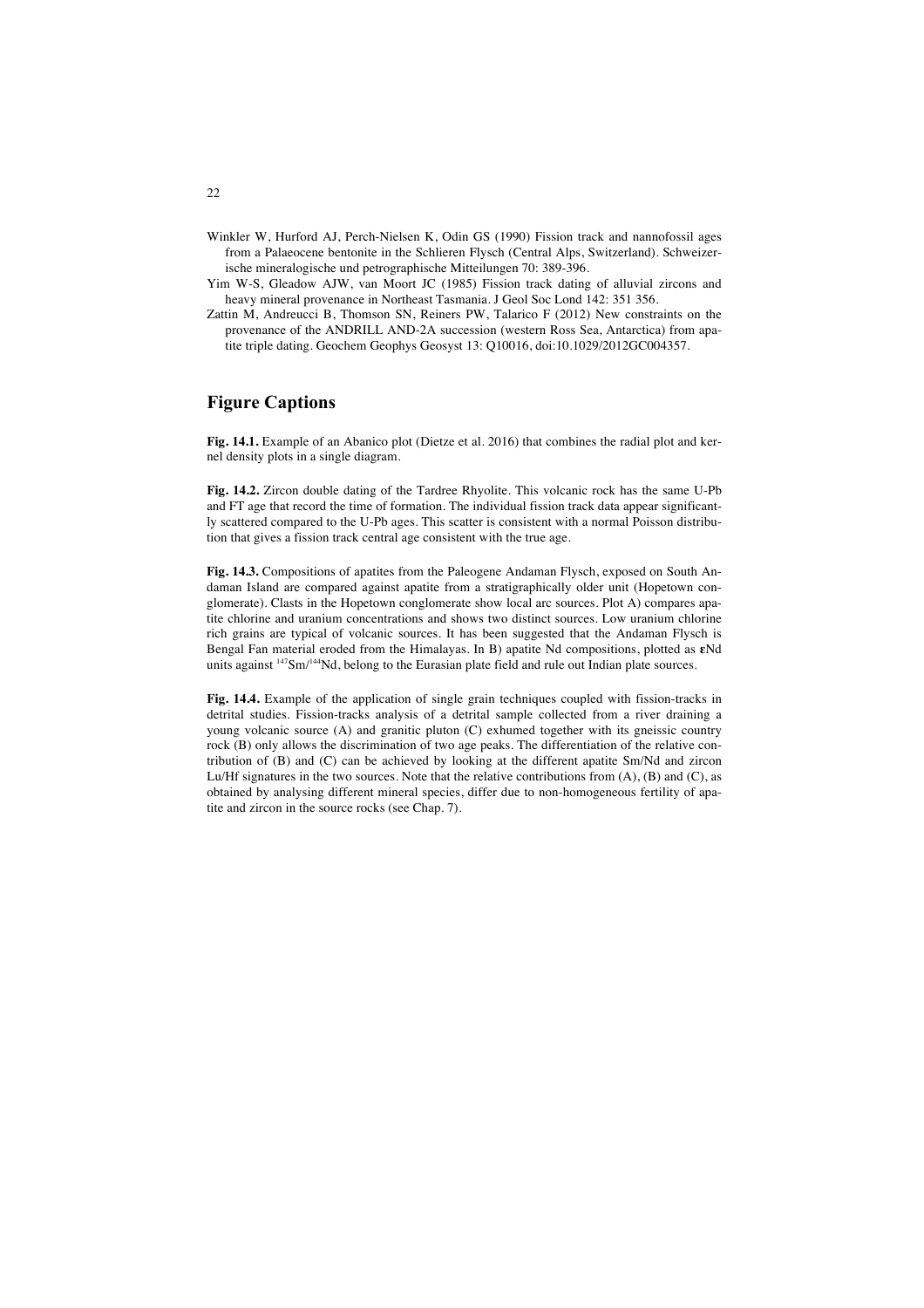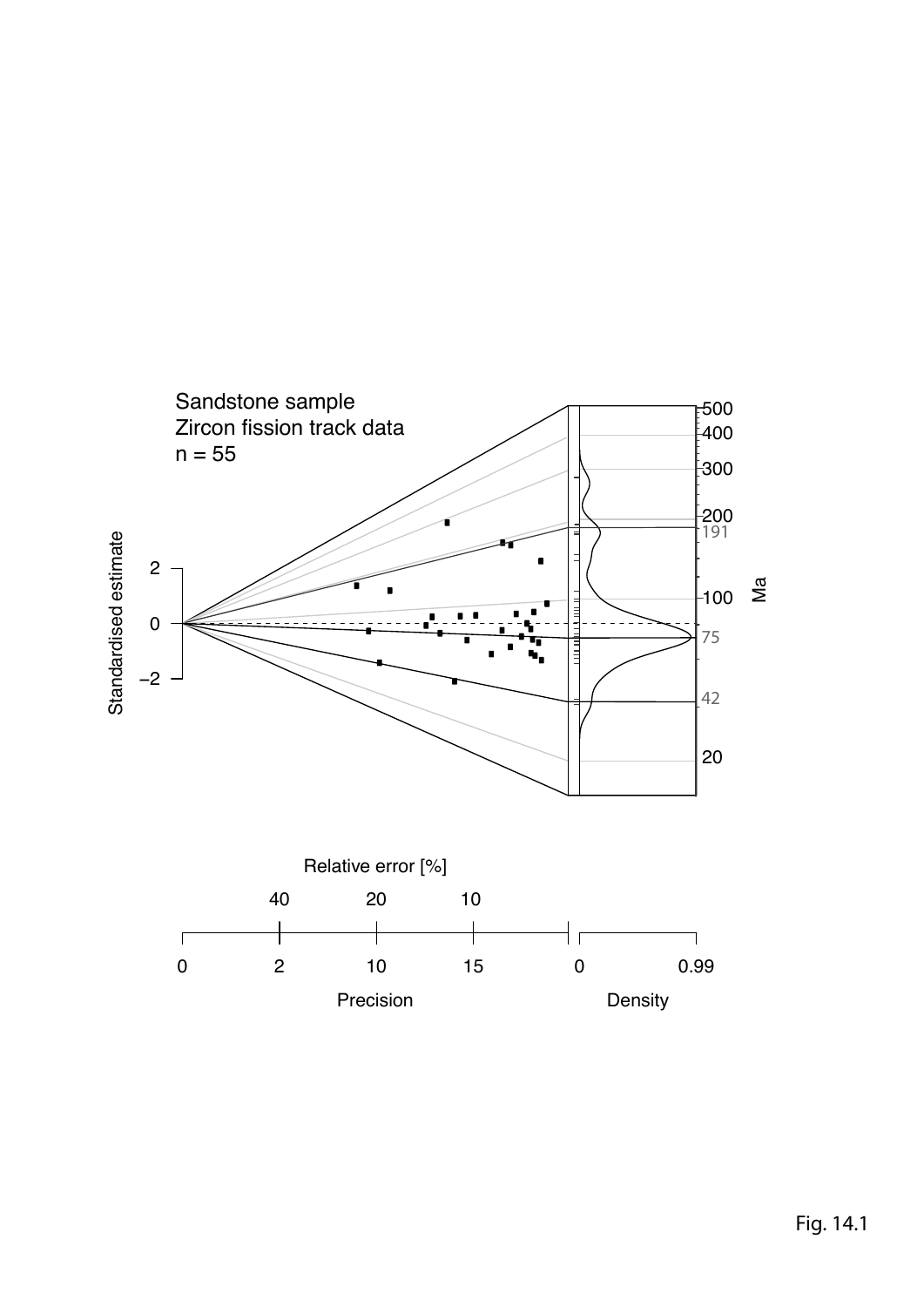

Fig. 14.2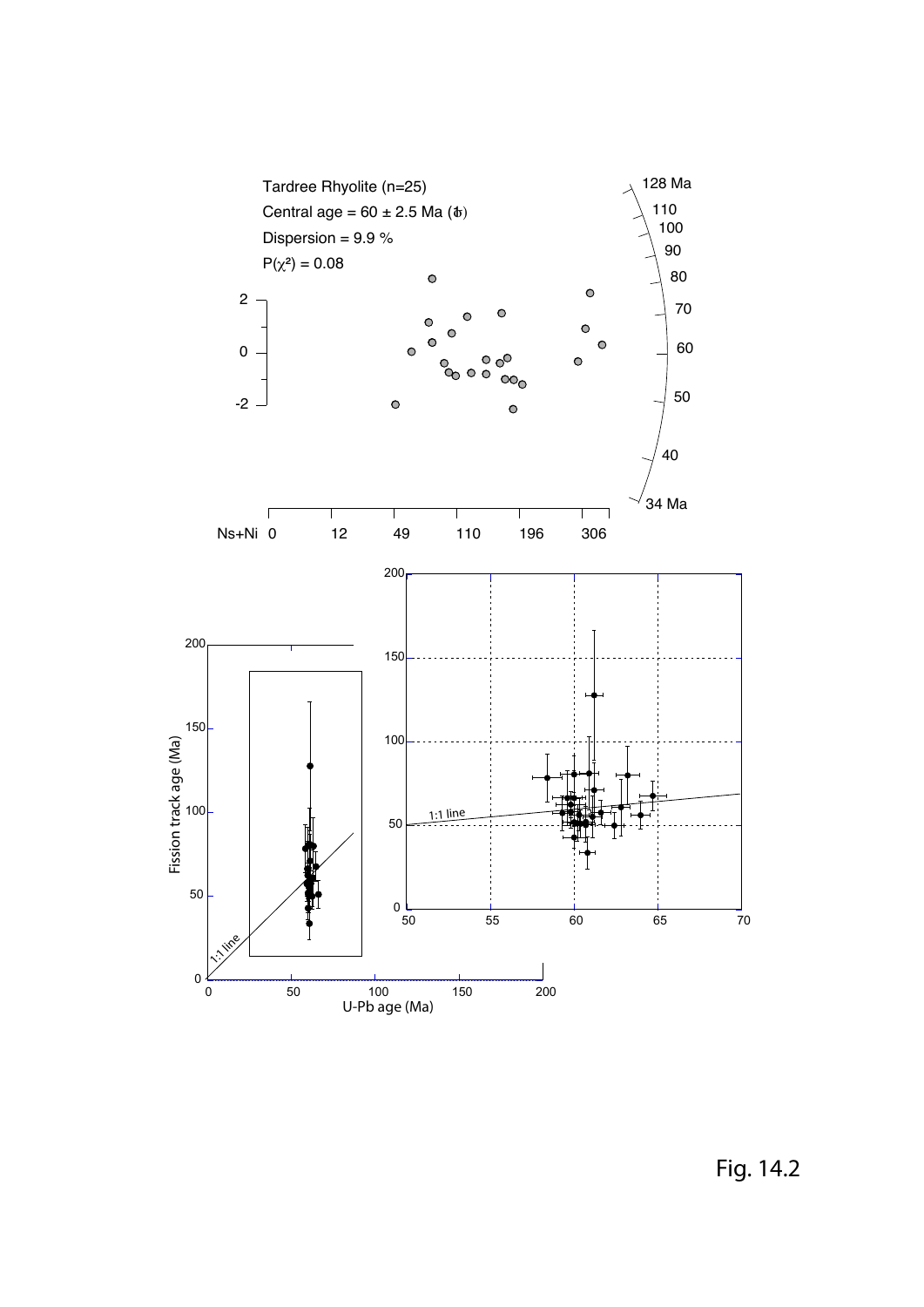

Fig. 14.3